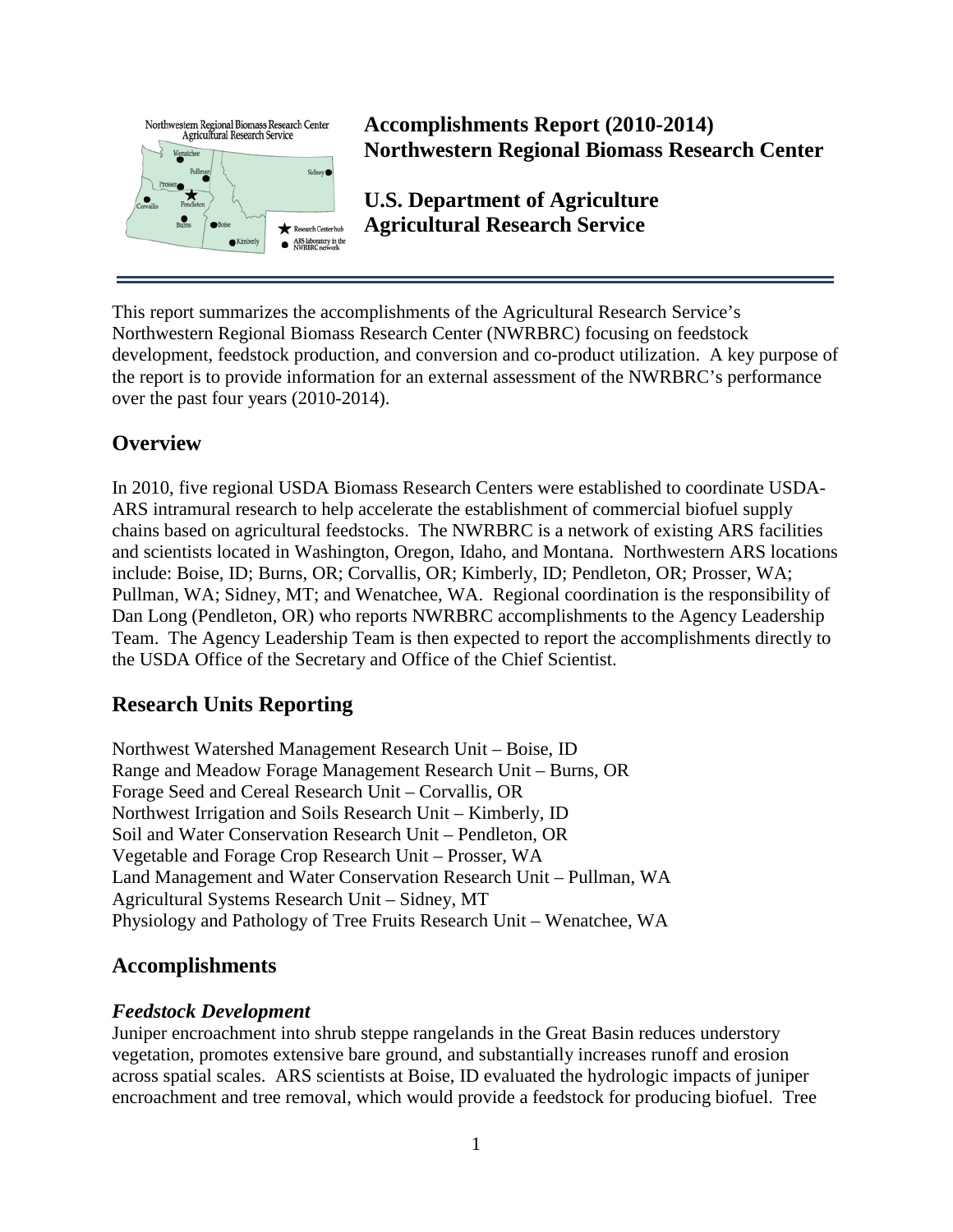cutting has favorable runoff and erosion responses over time. Tree mastication improves infiltration where tree debris is well-distributed throughout the inter-canopy. Burning increases runoff and erosion in the immediate post-fire period, but may improve inter-canopy hydrologic function in the years following fire. Experimental field data have been used to develop and apply the Rangeland Hydrology and Erosion Model (RHEM) for quantification of environmental benefits and targeted application of rangeland conservation practices. The above described research has increased understanding of the hydrologic impacts of juniper encroachment and tree removal, and has led to development of tools for predicting and targeting the juniper removal practices (Pierson et al. 2010, 2011, 2013, 2014; Williams et al. 2014a, 2014b; and Al-Hamdan et al. 2014). CRIS Project 5362-13610-011-00

Rangelands in eastern Oregon are experiencing a rapid expansion of juniper due to reduced fire return intervals and indirect effects of livestock grazing. ARS researchers at Burns, OR documented the environmental benefits of juniper removal, which can also serve as a potential feedstock for biofuel production. Juniper expansion has negative ecological impacts on understory vegetation, which provides both forage for livestock and habitat for wildlife. Expansion also increases bare ground and cooperative research with ARS scientists at Boise, ID demonstrated the degree of water loss and soil movement when bare ground is exposed as a result of juniper competing with understory vegetation. This research has led to effective methods of juniper removal and ways of restoring native plant communities once the juniper has been removed (Davies et al., 2014; Bates et al., 2013; Bates et al 2011; Madsen et al., 2011). CRIS Project 5360-21630-001-00

Switchgrass and other warm-season grasses are fast growing and can be made into a fuel for cars. However, long-term removal of biomass of this crop might deplete organic matter in the soil. Scientists in Pendleton, OR evaluated how the soil would change when switchgrass was grown instead of winter wheat. Changing to switchgrass increased the ratio of carbon to nitrogen in the soil and increased the rate at which CO2 was lost from the soil. In addition, the nitrogen mineralization rate under switchgrass was greater than that under winter wheat. A perennial crop such as switchgrass can produce major changes in soil likely because of its large network of stems and roots (Chatterjee et al., 2013). USDA-CSREES Project: Soil ecosystem changes in C and N budgets induced by a shift to biofuels production.

Crop biomass is available for conversion to bioenergy, but a certain amount must remain on the land for soil protection. Scientists in Pendleton, OR used the computer model CQESTR to predict impacts of stover removal on the soil organic carbon (SOC) of a sandy soil near Florence, SC. After 23 years, CQESTR predicted a reduction in SOC (0-5 cm depth) by 21% under disk tillage and by 30% under conservation tillage with 66% residue harvest. Residue removal from loamy sand soils may well have an adverse impact on SOC stocks despite the method of tillage. The model will be valuable for predicting SOC resulting from various cultural practices and for management planning for C credits (Gollany et al., 2010). CRIS Project 5356-11120-002-00D

Rapid assessments of the potential long-term impact of harvesting crop residues for cellulosic biomass are needed. ARS scientists at Pendleton, OR, validated the CQESTR model successfully and predicted decreases in soil organic carbon (SOC) due to cultivation and crop residue removal when compared with measured SOC from long-term experiments across North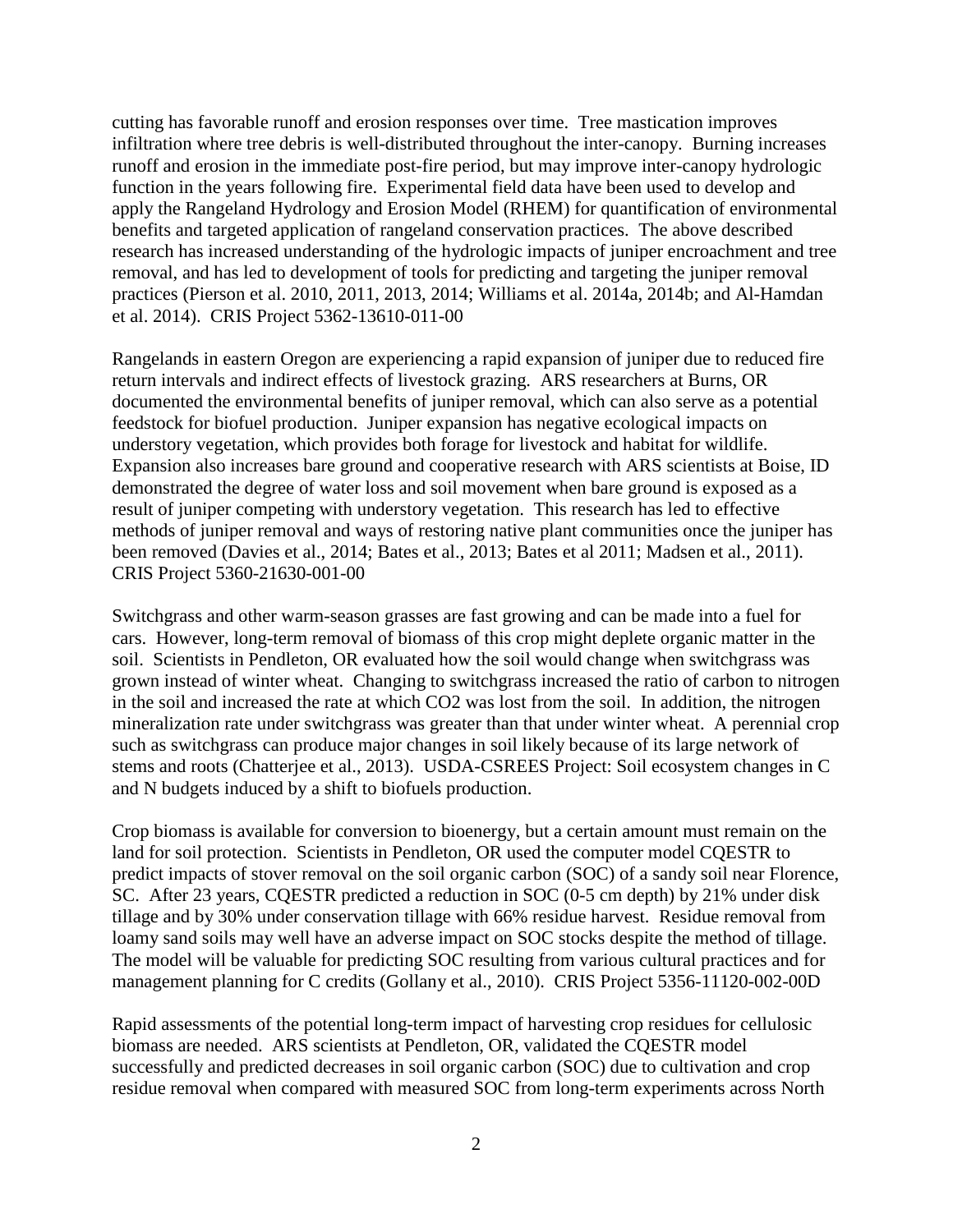America, and simulated the potential of various agricultural management systems to maintain SOC. Manure or a cover crop/intensified crop rotation under no-tillage were options to mitigate loss of crop residue carbon from agricultural soils, as using fertilizer alone was insufficient to overcome residue removal impact on SOC. These results have important implications for farmers, crop advisors, scientists, and policy makers interested in carbon trading schemes or biofuels. Crop residues play a vital role in maintaining SOC, which is not only required for conserving soil, but also for ensuring the long-term production of biofuel feedstock (Gollany et al., 2011). CRIS Project 5356-11120-002-00D

The need for biofuel feedstocks to replace 30% of the United States petroleum needs by 2030 will require harvesting up to 50% of currently enrolled conservation reserve program (CRP) land. The material harvested from these lands will provide lignocellulosic feedstocks for ethanol production. Unlike CRP in the central and eastern United States, the predominate grasses grown in the Pacific Northwest are cool season grasses. Scientists from Oregon State University and ARS in Pendleton, OR determined the productivity of CRP in one major small grain producing county in northeastern Oregon and the suitability of that material as a lignocellulosic feedstock. Based on one year of sampling, aboveground productivity is greater than projected by the USDA Soil Survey. Despite differences in plant species, soils, and rainfall among sites, the biochemical composition of the samples was found to be similar in all but one of the sites. This material appears suitable for use in a single integrated process to produce bioethanol. These results support further exploration across the region to determine CRP productivity and confirm similar plant species composition (Juneja et al., 2011). CRIS Project 5356-21610-001-00D

A potential source of lignocellulosic ethanol feedstocks are conservation buffers established to reduce soil loss, improve water quality, and provide wildlife habitat. Unlike cropland, conservation buffers are not monocultures, but rather often a rich mix of many types of plants. A team of scientists with Oregon State University and ARS in Pendleton, OR analyzed nine plant species commonly found in the inland Pacific Northwest (USA) conservation buffers for their suitability as biofuel feedstocks. Because at harvest these plant species are mixed non-uniformly, their biochemical differences are likely to complicate and reduce the production potential of ethanol from conservation buffers in the Pacific Northwest. These composition variations could vary the processing efficiency in terms of sugar recovery and eventual ethanol production yield (Kumar et al., 2012). CRIS Project 5356-21610-001-00D

Perennial herbaceous bioenergy crops (e.g. switchgrass) have the potential to sequester soil C, supply a portion of U.S. energy needs and reduce atmospheric  $CO<sub>2</sub>$  enrichment when used as a fuel. Assessments of C sequestration are needed since the C contained in the above ground biomass will be removed from the field when processed as a bioenergy feedstock. In addition, assessments of the export of essential plant nutrients (N, P, K, and S) are needed to determine reductions in soil fertility that impact fertilizer recommendations. Aboveground biomass yields averaged 20.4 16.9 and 14.5 Mg dry matter  $ha^{-1}y^{-1}$  for Kanlow, Shawnee, and Cave in Rock varieties, respectively, that would produce  $7,500$  L ethanol ha<sup>-1</sup> for the highest yielding variety. The export of C, N, P, K and S from the field averaged 7.6 Mg C ha<sup>-1</sup>y<sup>-1</sup>, 214 kg N ha<sup>-1</sup>y<sup>-1</sup>, 52 kg P ha<sup>-1</sup>y<sup>-1</sup>, 426 kg K ha<sup>-1</sup>y<sup>-1</sup> and 19 kg S ha<sup>-1</sup>y<sup>-1</sup> among varieties, with 2.6 Mg of soil C ha<sup>-1</sup> derived from switchgrass in the surface 30 cm of soil after three years of production. Each variety required 1kg of N to produce 83 kg of biomass. Bioenergy crop producers can use this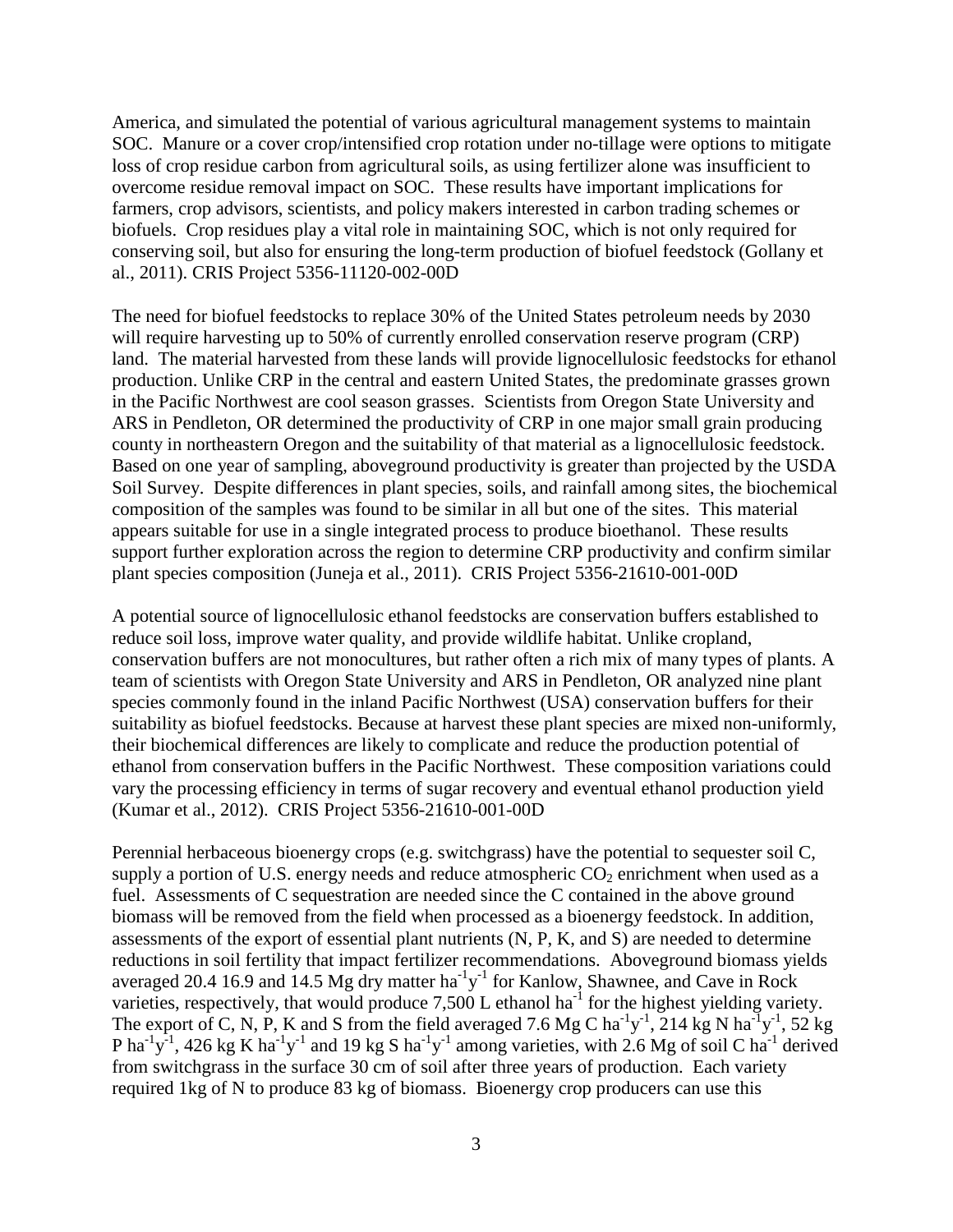information to adjust fertilization rates to meet their feedstock production goals. In addition, these data would also be useful in the development of secondary markets, such as C-credit trading or by ethanol producers interested in nutrient recovery for production of fertilizer or animal feed supplements (Collins et al., 2010; Kimura et al., 2014). CRIS Project 5354-21660- 002-00D

As crop and non-crop lands are increasingly becoming converted to biofuel feedstock production, it is of interest to identify potential impacts of annual and perennial feedstocks on soil ecosystem services. Soil samples obtained from 6 regional sets of switchgrass (*Panicum virgatum* L.) and 3 regional sets of sorghum (*Sorghum bicolor* L*.*) crop and nearby non-crop grassland locations were analyzed for chemical characteristics, microbial gene diversity and abundance, active microbial biomass and nematode diversity. Sorghum crop and non-crop sites differed significantly from switchgrass sites with regard to soil chemistry; i.e., sorghum crop soils had significantly higher  $NO<sub>3</sub>-N$ ,  $NH<sub>4</sub>-N$ ,  $SO<sub>4</sub>-S$ , and Cu levels than non-crop soils. Using GeoChip 4.0 functional gene arrays (FGA) to analyze soil DNA, microbial gene diversity was significantly lower in sorghum crop soils than in non-crop soils. Microbial gene diversity at switchgrass sites varied between geographic locations, but not with land use type. No significant differences in microbial gene abundance were observed between sorghum crop and non-crop soil samples. However, microbial gene abundance in switchgrass crop soil samples was significantly lower than in non-crop soils. Gene diversity at sorghum locations was significantly correlated with pH,  $NO<sub>3</sub>-N$ ,  $NH<sub>4</sub>-N$  and % silt in the majority of 15 FGA categories. Gene abundance at switchgrass locations was correlated with pH, Cu, Mn, Fe, % soil moisture, % sand, % silt, % clay and active bacterial biomass. Our results suggest that cultivation of a perennial biofuel crop such as switchgrass influences soil ecosystem services less than cultivation of an annual biofuel crop such as sorghum (Watrud et al., 2012). CRIS Project 5354-21660-002-00D

The United States has established a goal of producing 36 billion gallons of biofuel by 2022. This demand will in part be met by growing oilseed feedstock. Little is known about the impact of growing oilseed crops on wind erosion in the Inland Pacific Northwest United States where poor air quality is a major environmental concern. We found that emission of windblown dust (including PM10 or particles less than 10 microns in diameter regulated by the US EPA) was as much as 250% higher from oilseed crop rotations than conventional wheat rotations. To maintain good air quality, farmers must be vigilant in protecting the soil from wind erosion when growing oilseeds on western dryland agricultural lands (Sharratt and Schillinger, 2014). CRIS Project 5348-11000-006-00D

Cereal residues are considered an important feedstock for future biofuel production. Harvesting cereal residues, however, could lead to substantial soil degradation. Our objective was to evaluate trade-offs associated with harvesting straw including impacts on soil erosion and quality, soil organic C (SOC) and nutrient removal. We used cropping systems data from 369 georeferenced points on the 37-ha Washington State University Cook Agronomy Farm to develop straw harvest scenarios that included conventional tillage (CT) and no-tillage (NT) and both two- and three-year crop rotations. Site-specific field estimates of annual lingo-cellulosic ethanol production scenarios ranged from 681 to 1541 L/ha and indicated that both crop rotation and site-specific targeting of residue harvest are important factors. Harvesting straw reduced average residue C inputs by 46% and to field levels below that required to maintain SOC under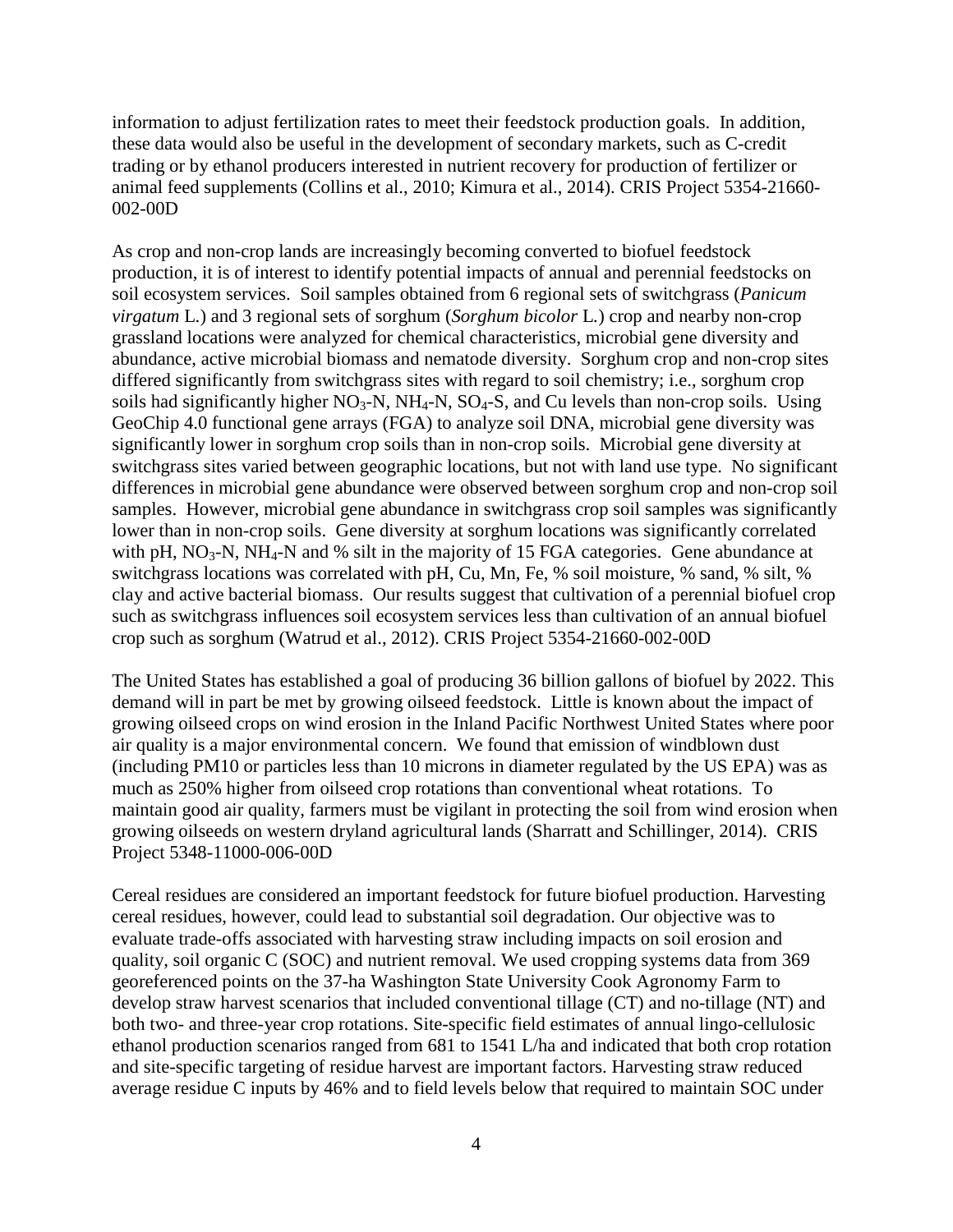CT. This occurred as a function of both straw harvest and the inclusion of low residue producing crops in rotation with cereals. Harvesting straw under CT was predicted to reduce soil quality as Soil Conditioning Indices (SCI) were negative throughout the field. In contrast, SCI's under NT were positive throughout the field despite straw harvest. Estimated replacement value of nutrients (N, P, K, S) removed in harvested straw was \$14.59/Mg dry straw with field variation that ranged from \$12.27 to \$69.74/ha for the continuous cereal rotation. We concluded that substantial trade-offs exist in harvesting straw for biofuel, that trade-offs should be evaluated on a site-specific basis, and that support practices such as crop rotation, reduced tillage and sitespecific nutrient management need to be considered if straw harvest is to be a sustainable option (Huggins et al., 2014; Karlen and Huggins, 2014). CRIS Project 5348-11000-006-00D

Grass seed production systems of the Pacific Northwest, in particular, have considerable potential for providing residue feedstocks for biofuel systems. Critical to moving in this direction, and in making long-term soil management decisions supporting farm sustainability, is understanding the impact residue management decisions on soil quality and, in particular soil C dynamics. ARS scientists at Corvallis studied the effects of a 6-yr rotation and residue management (high vs. low residue) on soil quality were investigated at three locations in Oregon. Each location contrasted in soil drainage classification. Tillage (till vs. direct seeded) and crop rotation were also studied. Crop rotations consisted of continuous perennial grass seed production, grass/legume seed production, and grass/legume/cereal seed production. The grass species grown at each location were different and represented those most commonly produced in each environment; perennial ryegrass (*Lolium perenne* L.), tall fescue [*Schedonorus phoenix* (Scop.) Holub], and creeping red fescue (*Festuca rubra* L.). All three grass seed crop rotations and residue methods maintained high soil quality in conventional or direct seeded soils, but under some situations, soil quality was higher with continuous grass rotation and high residue. It was found that straw removal for value-added use, like bioenergy production, could be accomplished in the Pacific Northwest western valleys without appreciably affecting soil C. Furthermore, grass seed cropping systems play an important role in soil C storage and enhancement, a valuable ecosystem service in this region where grass seed is produced on land that is not suitable for production of conventional crops that require better-drained soil. By nature, perennial grass seed crops promote high soil fertility and enriched soil C pools and consequently contribute to the tolerance of these systems to the use of less conservation-oriented crop management methods at times when crop loss could be potentially high. This attribute provides producers greater latitude in selecting soil and crop management options to address issues of soil fertility, pest, weed, or seed certification to minimize economic crop yield losses (Griffith et al., 2011). CRIS Project 5358-21410-003-00D

Differences in the suitability of straws from four forage and turf grasses, nine native grasses, six populations of switchgrass, and twenty four varieties of wheat, grown at multiple locations under contrasting environmental conditions for thermochemical conversion to bioenergy were demonstrated by ARS scientists at Corvallis. The amounts of silicon, chloride, and other nutrients that affect the formation of slag in gasification reactors, along with macronutrients like nitrogen, phosphorus, potassium, and carbon were quantified and compared among the respective groups of straw. This is important new knowledge that is critical in developing bioenergy crops that are suitable for technologies to convert straws and other agricultural residues into energy. This development enabled the selection of appropriate genetic strains of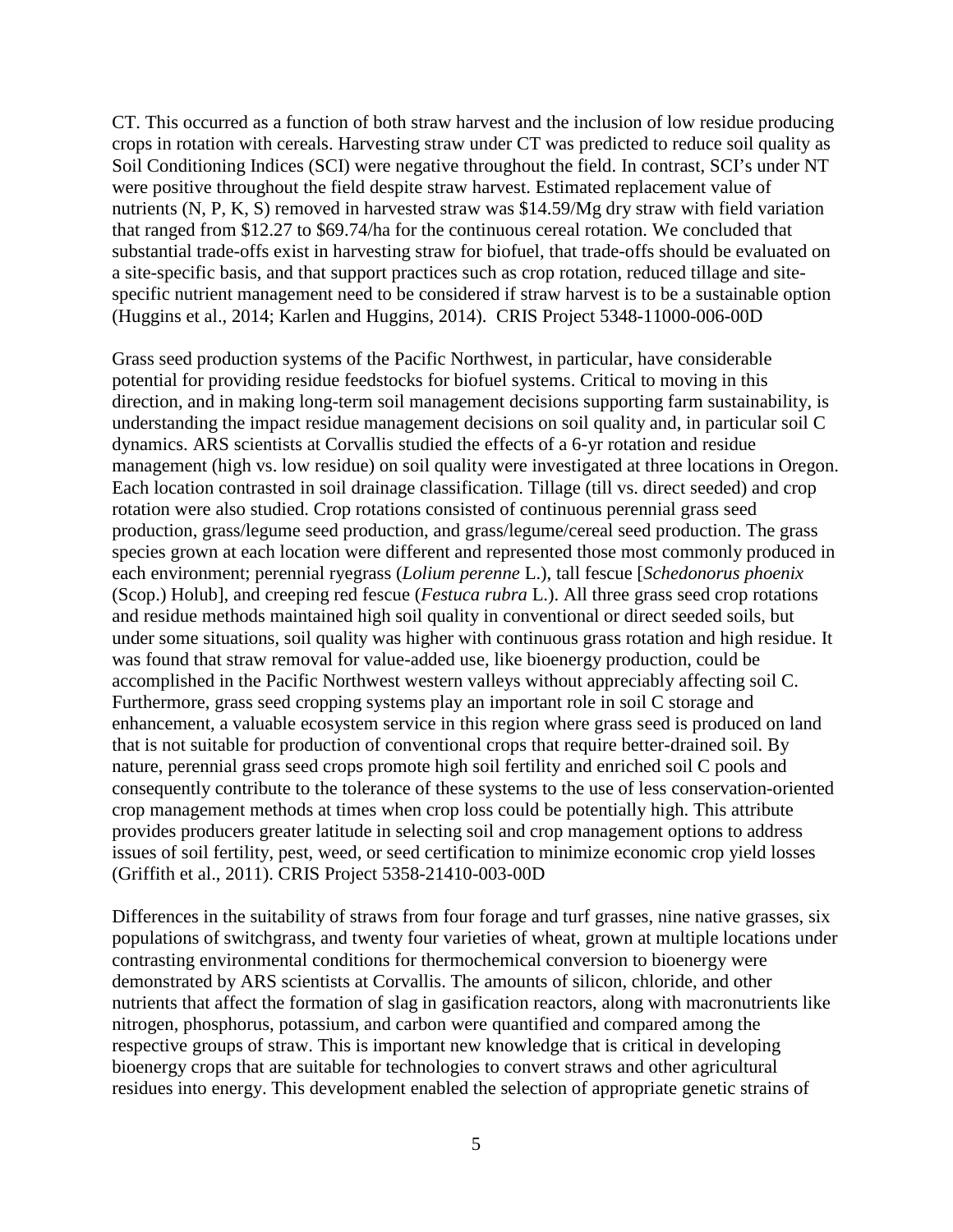these straw-producing crops by breeding programs to utilize for improving traits that are critical to bioenergy production. This information is also useful where restoration and conservation planting efforts are designed to permit dual use of these grasses as both conservation aids, and as potential biomass feedstock (El-Nashaar et al., 2010, 2011). CRIS Project 5358-21410-003-00D

### *Feedstock Production*

Degraded riparian areas on agricultural land in eastern Oregon and Washington have been identified as having potential for producing perennial grasses and other dedicated biofuel crops. Scientists in Pendleton, OR compared the cellulosic ethanol production potential of tall wheatgrass with that of alfalfa, barley, and wheat in low, intermediate, and high rainfall zones. Tall wheatgrass and its mixtures had superior ethanol yield to alfalfa, barley, or wheat as a result of high biomass and high cellulose, particularly in the intermediate and high rainfall zones. Though biomass production compared favorably with feedstocks grown in the upper midwestern and eastern US, regional ethanol production potential was low because stream buffers make up only 1.1% of acreage in this region. Weed management is a primary concern if degraded land is to be considered for biofuel production. CRIS Project 5356-21610-001-00D

Scientists in Pendleton, Oregon adapted a technology to measure crop height and aboveground biomass of wheat using an inexpensive Light Detection and Ranging (LiDAR) instrument mounted to a combine harvester. Based on field results, LiDAR measurements of crop height can determine straw productivity with about 85% accuracy. Maps of straw yield can be derived from LiDAR when it is coupled to a GPS receiver. Maps of harvestable straw can be computed by subtracting the amount of straw required to maintain soil carbon from a map of total straw. These findings are important in soil conservation programs where accurate information is needed on how much straw is available for commercial use and soil protection (Long et al., 2013). CRIS Project 5356-21610-001-00D

Natural variation in the seed oil concentration of oilseed crops sent to a crushing plant can impair recovery of oil from the seed. Scientists in Pendleton, Oregon, demonstrated that the in-line NIRS technology can determine seed oil concentration in a grain stream to within an error of 0.73%. This result is sufficiently promising to suggest that in-line NIRS could be used to evaluate the performance of the extraction process in a crushing plant so that the expeller can be adjusted to maximize oil extraction and minimize residual oil levels in the finished meal. Ability of crushing plants to monitor extraction efficiency would also enhance profitability and help ensure maximum efficiency of the harvested acres of oilseed crops (Long et al., 2012). CRIS Project 5356-21610-001-00D

Special equipment is needed for harvesting high energy forage crops in small plots. Scientists in Pendleton, OR constructed a flail-type harvester implement to be powered by an 85 hp narrow specialty tractor. Mounted to the front of the tractor, the harvester was successfully used to harvest up to 9 ton per acre in 8.8-m plots before its collection box was filled. Under normal conditions, three people can harvest 12 plots (20 m long) within 1 hour including weighing the biomass, emptying the harvester, and bagging samples. The harvester can be attached to a tractor and made ready for harvesting, or removed to make the tractor available for other purposes, in about 1.5 hour. Cost of materials for the harvester was <\$10,000 (Long et al., 2011). CRIS Project 5356-21610-001-00D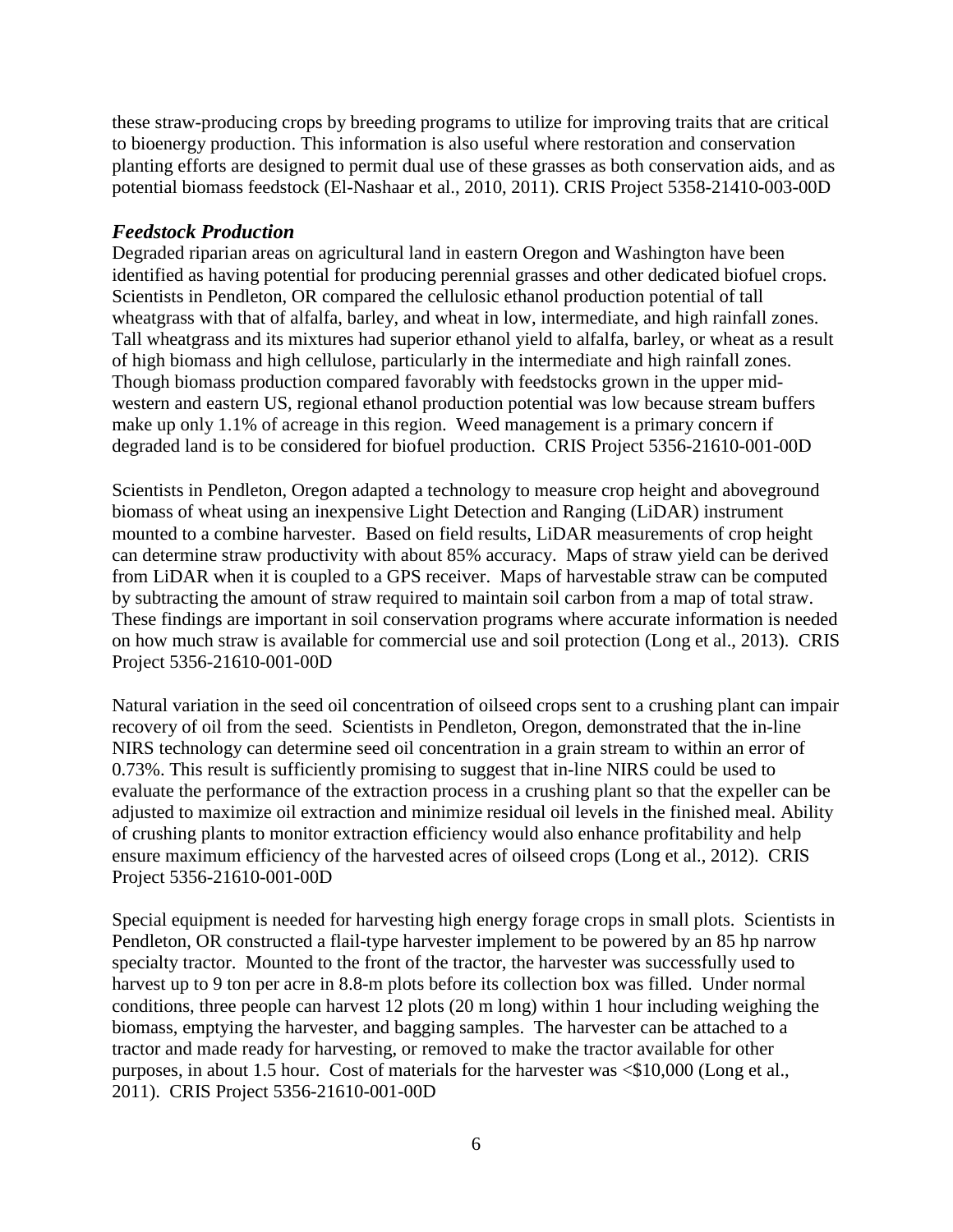Switchgrass (*Panicum virgatum*) is a warm-season perennial grass that has been grown for seed for more than 30 years in the Columbia Basin. Switchgrass and other selected perennial warmseason grasses (WSG) can be successfully grown in the hotter and irrigated regions of the Pacific Northwest (PNW) as feedstock for cellulosic biofuel or forage for livestock. Research studies were first established with switchgrass and other WSG at WSU-Prosser in 2002 and the USDA-ARS Integrated Cropping Systems field station near Paterson, WA in 2004. More than a decade later, these initial plantings of switchgrass remain productive. The fields or trials have been harvested twice per season, maintaining relatively dense stands (specific to the species and variety) and are now "sustainable". But to accomplish the goal of long-term sustainable biomass feedstock or forage the crop must be established, properly, which is the focus of this bulletin. Varietal differences for number of seeds per pound, optimum planting time, weed control practices, growth and development above- and below- ground and establishment year yields of switchgrass under irrigation in the PNW are compared. This bulletin encapsulates our experiences, research results and recommendations with pre- and post-seeding management and early switchgrass seedling development under irrigation. Guidelines are provided to growers and researchers to avoid critical errors when establishing switchgrass in the PNW (Fransen et al., 2014). CRIS Project 5354-21660-002-00D

Switchgrass has potential to become a major crop grown for ethanol production. Weeds present during switchgrass establishment reduce switchgrass stands, delay or prevent maximum switchgrass yields, and lower the quality of the switchgrass harvested. Grass weeds are particularly difficult to selectively control during switchgrass establishment and can cause stand failure and the need to replant. Scientists at Prosser, WA demonstrated that quinclorac and pendimethalin applied in the year of switchgrass establishment controlled both large crabgrass and green foxtail. Mesotrione controlled large crabgrass, but failed to control green foxtail during switchgrass establishment. Quinclorac was the only treatment that did not injure switchgrass excessively and has potential for use in managing grass weeds during switchgrass establishment. Identification of effective herbicides for grass weed control during switchgrass establishment provides producers with effective tools to improve success of switchgrass stand establishment, improve switchgrass yields and quality, and increase profitability of switchgrass production (Boydston et al., 2010). CRIS Project 5354-21660-002-00D

Since 2011, scientists at Prosser, WA have investigated biomass yield for bioenergy production within a hybrid poplar (*Populus* x *canadensis and P.* x *generosa*) – switchgrass (*Panicum virgatum*) intercrop system. This five year project has been quantifying biofuel energy biomass production potentials, C sequestration and greenhouse gas emissions within a switchgrass-hybrid poplar intercrop system. We have shown that intercropping provides increased biomass production as measured by the land equivalent ratio (LER). When LER is  $> 1$  then crop synergy is positive; if  $\lt 1$  then negative. After three production years LER remains above 1.5, validating the synergistic effect of intercropping, while producing an average of 8 dry tons switchgrass per acre which is available for biomass bioenergy conversion. Greenhouse gas and nitrous oxide fluxes increased following the application of manure or commercial fertilizers. Nitrous oxide fluxes were higher for commercial fertilizers than manure treatments due to the higher nitrification rates of fertilizers vs. manures and were higher at the second application of fertilizers, related to the increased application of irrigation later in the growing season. This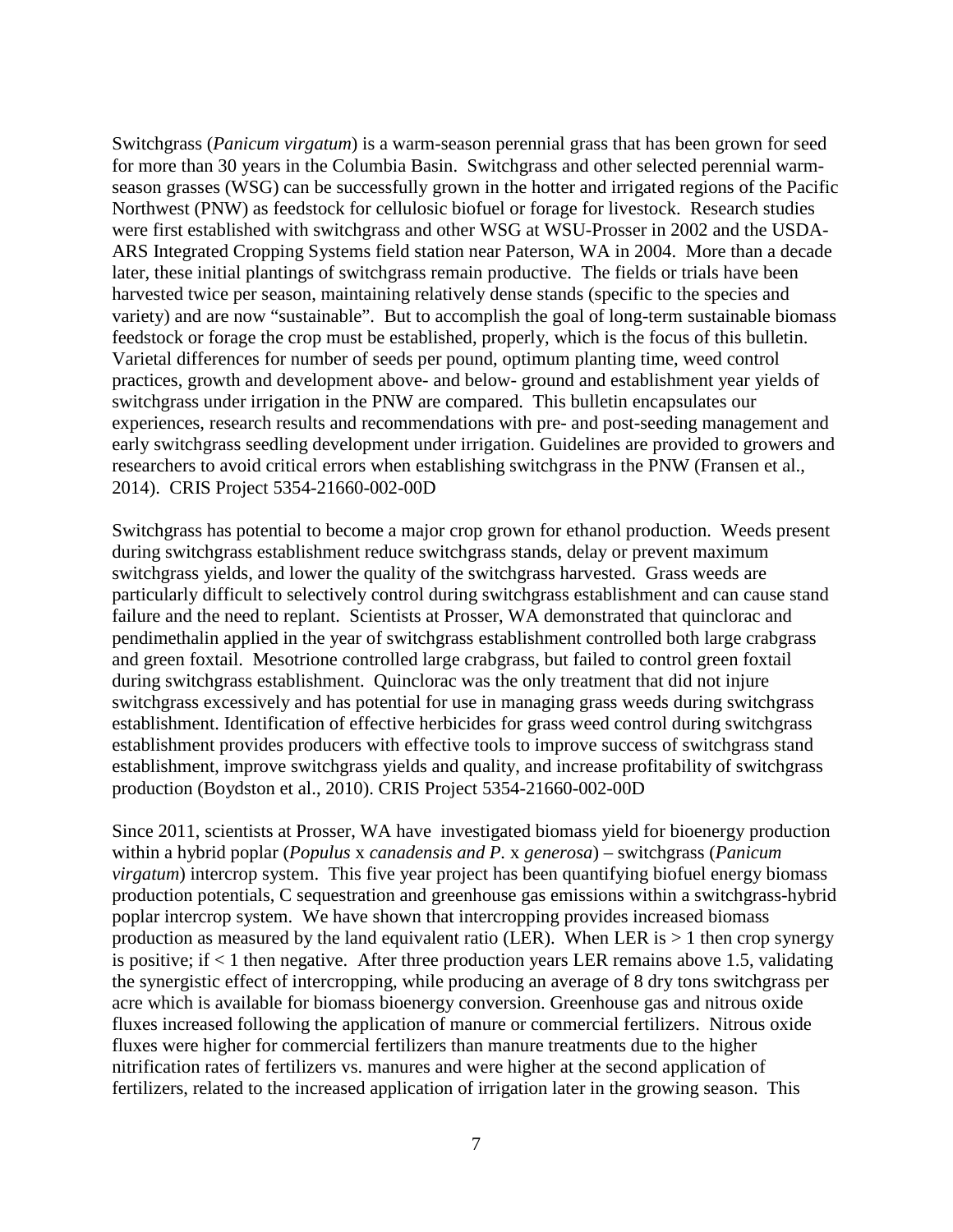approach of intercropping also reduces the need for utilizing prime farm lands for biofuel production and has been beneficial to both species. USDA-NIFA Project - Carbon Sequestration and Greenhouse Gas Emissions from the Sustainable Intercropping of Switchgrass and Hybrid Poplar for Bioenergy and CRIS Projects 5354-21660-002-00D and 5354-21660-003-00D

The production of oilseed crops represents a unique opportunity for PNW producers to provide a biodiesel feedstock for an emerging renewable biodiesel industry. The inclusion of oilseeds in rotation offers producers an alternative strategy to improve farm economies and gain additional benefits that improve soil and water conservation, reduce pest cycles, and diversify cropping systems. Safflower (*Carthamus tinctorius*) is considered a low input and drought tolerant crop, but responds well with irrigation and fertilizers. Scientists at Prosser, WA planted three safflower varieties S334, S345 and CW99OL in April 2008-2011 under center pivot irrigation. Standard irrigation and deficit irrigation were 28 and 22 inches, respectively. The difference in water applied between the deficit irrigated and the standard water treatment was 6 inches resulting in a treatment of 80% of ET in 2009 and 8 inches, 70% of ET in 2010 and 2011. Safflower oilseed yields averaged  $3100$  lbs  $ac^{-1}$  among years in for all treatments. Safflower oilseed yields were significantly higher under the 100 than 145 lb N acre-<sup>1</sup> fertilizer rate in 2008. Safflower oilseed yields were not significantly different between the full and 70% ET treatments, indicating a potential 5 to 7 inch water savings using a deficit irrigation strategy depending on year. Deficit irrigation (70% of ET) had a positive effect on WUE with an average increase of 23 lb seed yield acre<sup>-1</sup> inch<sup>-1</sup> of water applied. Oil contents of the seed were  $1.5 - 2.2\%$  higher under deficit irrigation than under full irrigation following the higher yields and greater water use efficiencies. CRIS Projects 5354-21660-002-00D and Washington State Dep. Agric. (WSDA) - WSU Joint Near-Term Research and Development Project "Developing viable biofuel cropping systems in Washington State"

The winter wheat, highly erosive, weed infested tillage-fallow crop production system has been practiced on 60% of the wheat growing region of the Pacific Northwest (PNW) for over a century. Winter canola has the potential to be integrated into this low-rainfall cropping system, however, producers are reluctant to grow winter canola because of lack of agronomic research for this crop and poor stand establishment when one or two producers have tried to grow it. From 2007 until 2011, scientists at Pullman, WA conducted experiments in north central WA in 10-inch rainfall zones to determine the optimum time and rate of winter canola planting. Using a modified deep-furrow, winter wheat drill, researchers found the optimum time of planting was from early to late August and air temperatures approximately 85°F for several days after planting. The cool temperatures are required to prevent the soil from getting too hot and killing the seedlings as they emerge through the soil. Optimum yields were not necessarily associated with high winter survival and high spring plant densities. Canola yields of 1500 lbs/acre to 1650 lbs/acre were realized with a 4 lb/acre seeding rate and an increased rate of 8 lb/acre did not increase yield because of intraspecific competition. Winter survival ranged from 56% to 83% with approximately 60% being average. The integration of winter canola into the winter wheatfallow, low rainfall regions of the PNW would reduce weed and disease infestations of wheat, diversify growers production systems and markets, and improve soil quality (Young et al., 2014 in press). CRIS Project 5348-21610-001-00D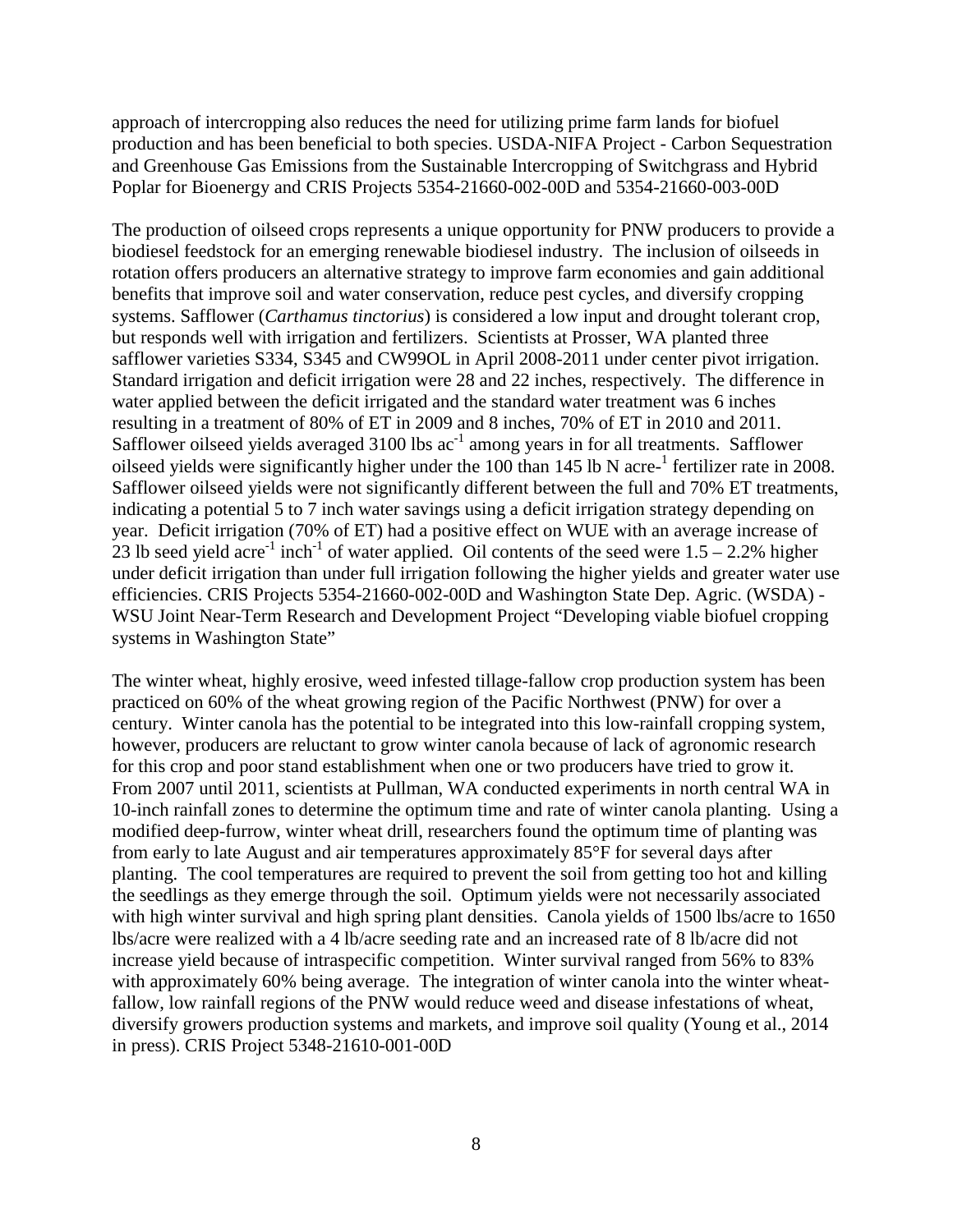The winter wheat, highly erosive, weed infested tillage-fallow crop production system has been practiced on 60% of the wheat growing region of the Pacific Northwest (PNW) for over a century. Spring canola has the potential to be an alternative oilseed crop in this region either as an opportunity crop during periods of above-normal precipitation or as a replant crop if fallplanted canola has been winter killed. In 2009 and 2010, scientists at Pullman, WA and Pendleton, OR conducted a study in WA and OR to evaluate the effect of no-till planting methods on spring canola plant establishment, yield, and oil quantity. In our study, when crop residue was low (3 of 4 site-years), one of the best no-till planting methods for crop establishment and yield was with a conventional double disk opener, a drill that most growers of the region already own – thus reducing costs by not having to purchase a no-till drill. The use of expensive no-till openers did not improve establishment and yield compared with the double disk openers. Broadcasting spring canola seed, although popular in Canada and Great Britain did not perform well in the PNW in our environmental conditions. This treatment had consistently the lowest crop establishment and yield compared to seeding directly into the soil with all openers. No-till spring canola shows promise as a sustainable crop by reducing weed and disease infestations of wheat, diversifying growers' production systems and markets, and improving soil and air quality (Young et al., 2012). CRIS Project 5348-21610-001-00D

Identifying suitable cropping alternatives to fallow can increase acreage for crops that can be used as biodiesel and jet fuel feedstock. These potential cropping systems need to efficiently use water and nitrogen (N) fertilizer, which is a major input expenditure. USDA researchers at Sidney, MT investigated yield, weeds, insects, and water and N use of three oilseeds (camelina, crambe, and juncea canola) as replacement for fallow in 2-year durum rotations. Results from the five-yr study suggested that in semi-arid areas, juncea canola could be a suitable alternative to fallow in 2 year durum rotations. Researchers found that juncea canola had significantly superior seed and oil yield compared to the other oilseeds tested and appears to be a promising candidate for biofuel production in semi-arid areas of eastern Montana and western North Dakota. Furthermore, growing juncea canola in place of fallow did not affect the following year's durum yield meaning producers can expect to maintain existing profits from their wheat production while adding additional profit from a new cash crop. Because several million acres of fallowed fields are available in semi-arid regions, the nation could also benefit through an increased supply of oilseed feedstocks for biodiesel production which could help reduce our dependence on imported oil, without impacting existing food production (Lenssen et al., 2012; Allen et al., 2014a). CRIS Project 5436-13210-006-00

Dryland corn acreage in the northern Great Plains has increased about ten-fold over the past decade with the introduction of more drought tolerant hybrids and a strong market for corn in the food, feed, and bioenergy sectors. However, dryland corn yields are highly variable due to relatively little and inconsistent precipitation during the growing season. Two management strategies that improved corn yield in dry years (about 10 inches of growing season precipitation) were lowered seeding rates and planting in a skip-row configuration (plant 2 rows skip 1 row). When planting rates exceeded 15,000 seeds per acre, corn utilized the limited available soil moisture early in the growing season to produce vegetative growth at the expense of grain fill. Conversely, when corn was planted at rates as low as 10,000 seeds per acre, there was greater soil water available during the reproductive stages resulting in both greater corn grain yield and a greater proportion of total biomass as grain. Planting corn in a skip-row configuration had little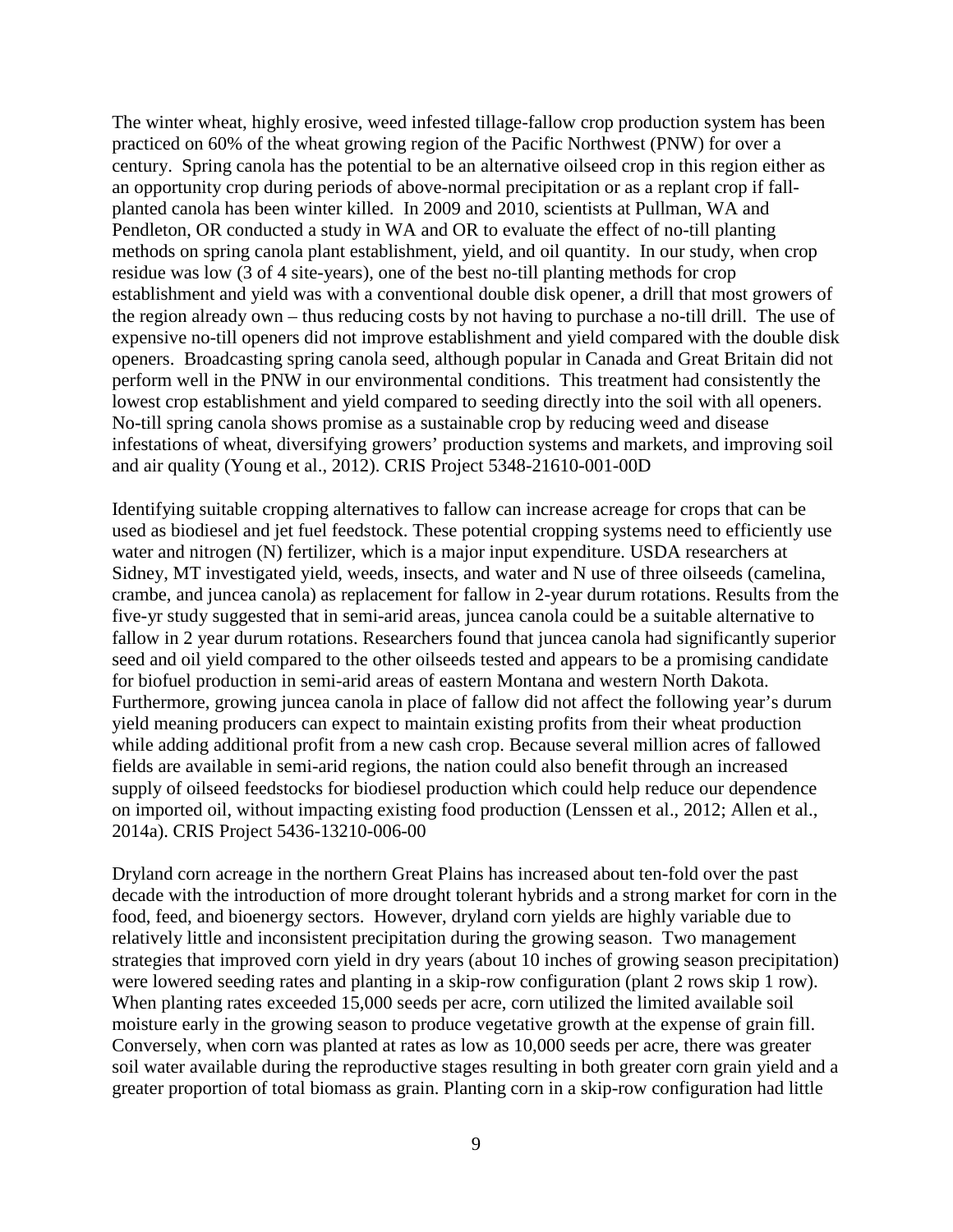impact on grain yield, though biomass yield was often greater than when corn is planted in every row. Lowering seeding rates and altering row configurations in dryland corn production during dry years can increase grain and biomass yield, improve water productivity, and reduce input costs in a semi-arid environment (Allen, 2012). CRIS Project 5436-13210-006-00

Camelina offers a new cropping alternative to fallow in the northern Great Plains. However, little agronomic information is available for this non-food oilseed feedstock intended for jet fuel or biodiesel markets. Consistent and timely establishment of very small seeded crops, like camelina, is critical for stand density, evenness of emergence and ripening, and to suppress weed competition. Consequently, ARS researchers in Sidney, MT determined that seeding camelina to a depth deeper than ¼ inch decreased plant density and crop competiveness with weeds. Also, researchers found that camelina emerged at temperatures below 0°C, suggesting that early planting in the spring would probably be limited by field access due to wet soil rather than the base temperature requirement. Uneven emergence and ripening of camelina was a persistent problem in various USDA-ARS trials conducted near Sidney, MT in spite of efforts to modify seeding depths, rates, and species selection, suggesting a need for further crop development and breeding selection (Allen et al., 2014b). CRIS Project 5436-13210-006-00

Lack of cropping diversity and limited soil water availability constrain spring wheat production in the northern Great Plains. To improve cropping system performance, ARS researchers in Sidney, MT conducted a 9-yr experiment to compare productivity, soil water and N use, and soil C and N pools, in four crop rotations with increasing levels of diversity (continuous spring wheat (SW); pea-SW; barley hay-pea-SW; barley hay-corn-pea-SW), two tillage systems (no-till and minimum till), and two management systems (Conventional management included standard seed rates and plant spacing, early planting date, broadcast N fertilizer, and short stubble height; Ecological management included variable seed rates and plant spacing, delayed planting date, banded N fertilizer, and tall stubble height). Spring wheat in diversified rotations (including those with bioenergy crops) had greater yield and water use efficiency than continuous wheat. Including bioenergy crops in diversified rotations not only offset the demand for nonrenewable resources, but also improved the productivity of subsequent rotational crops as well as the production potential of the overall cropping system. No-tillage with conventional management increased surface residue, soil C and N storage, and microbial biomass and activity, while minimum till with conventional management increased soil N availability (Lenssen et al., 2014; Sainju et al., 2011; Sainju et al., 2012a; Sainju et al., 2012b). CRIS Project 5436-13210-006-00 and USDA-NIFA Project: Carbon sequestration and nitrogen cycling for greenhouse gas mitigation by southeastern US annual and perennial energy crops

### *Conversion and Co-product Utilization*

Pyrolysis of biomass produces renewable energy and biochar, which when stored in soil can move atmospheric carbon dioxide to soil carbon. ARS researchers at Kimberly, ID evaluated the effects of hardwood-derived biochar on irrigated calcareous soil. Compared to untreated soil, biochar produced a consistent increase in soil carbon, but had little effect on other soil nutrients, other than causing an initial, temporary increase in the availability of soil manganese. The biochar had few effects on corn silage nutrient concentrations and silage yields until the second growing season, when it reduced nitrogen and sulfur concentrations in silage and reduced yield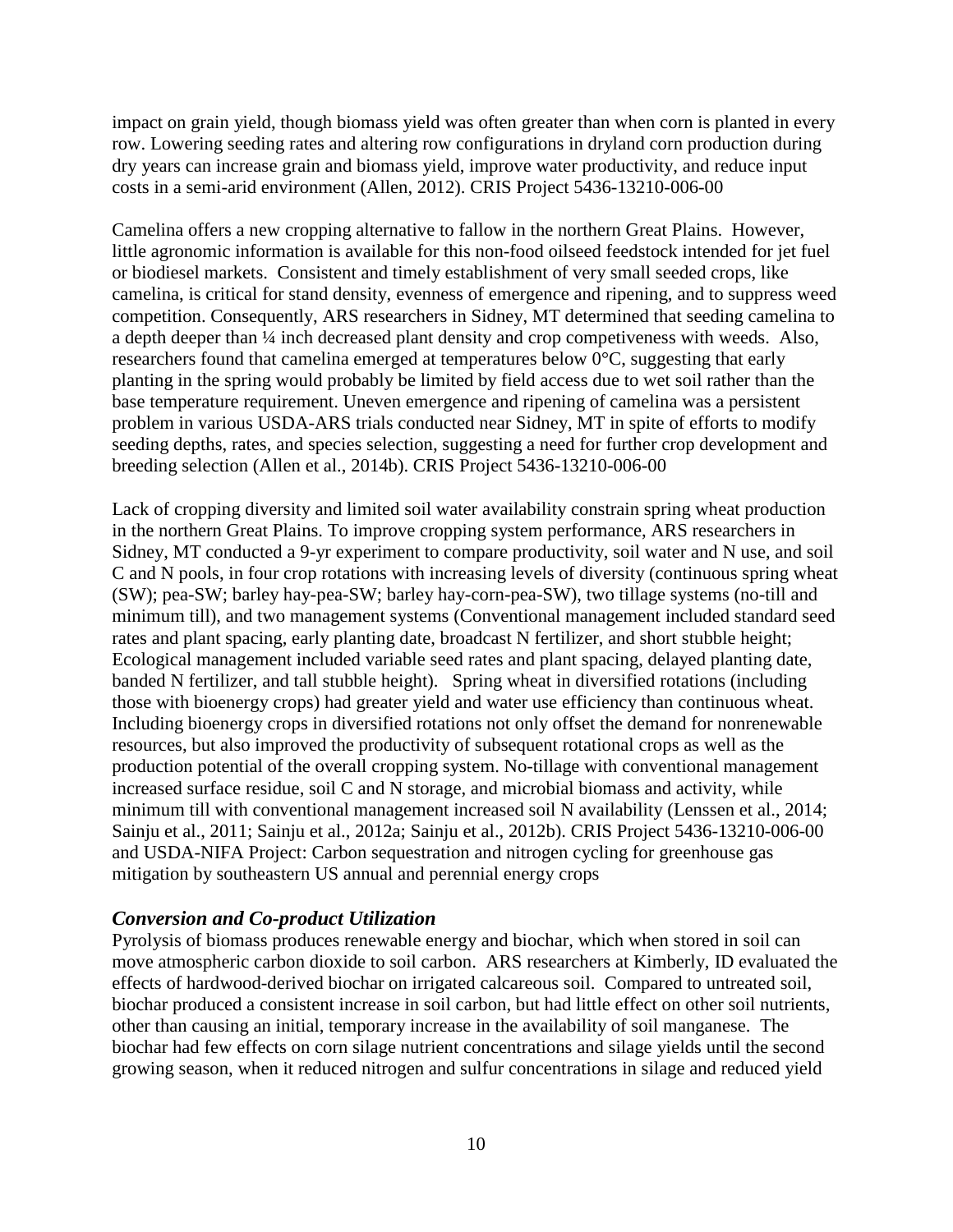relative to untreated soil. This research provides important guidance to farmers growing crops on biochar-amended soils (Ippolito et al., 2014). CRIS Project 5368-12000-010-00

In Washington, 1.3 million tonnes of distiller's grains and 78.5 million tonnes of oilseed meals are expected to be produced in the upcoming years as byproducts of the biofuel industry. These byproducts contain plant nutrients, similar to other byproducts such as manures and composts. Transformations of N from poultry litter (PL), dairy manure compost (DMC), anaerobically digested fiber (ADF), Perfect Blend 7-2-2<sup>TM</sup> (PB), a compost/litter mixture (C/L), dried distillers grains (DG), and mustard meal (MM) applied to a Quincy fine sand were investigated by scientists at Prosser, WA in an incubation experiment over 210 days. Amendments were applied at a rate of 200 mg total N  $kg^{-1}$  and the incubation temperature was adjusted biweekly to represent the soil temperature in the Pacific Northwest (PNW) region of the U.S. The soil was sampled regularly to measure the concentration of ammonium and nitrate extractable in 2 M KCl. Mineralization of organic nitrogen was rapid from PL and PB, while relatively slow from MM and DG. The cumulative release of available N for 210 days accounted for 61 and 56 percent of total N in MM and DG, respectively, in contrast to 44 percent for PL. With application of MM and DG, NH4-N accumulated in the soil with very little nitrification, due to possible inhibition of nitrification due to the compounds present in these amendments. Nitrogen mineralization was negligible from DMC, thus suggesting that this amendment may be least effective as a source of plant available N for most annual crops growing period (Moore et al., 2010). CRIS Project 5354-21660-002-00D

Mustard (*Sinapis alba*) varieties vary in glucosinolate content, which may affect weed growth suppression properties of the seed meal. Oilseed meals are valuable co-products of biodiesel production. Researchers at Prosser, WA discovered that *Sinapis alba* seed meal produced from seed containing high and low levels of glucosinolate differed in their ability to suppress weed growth. The dose response of *Sinapis alba* seed meals differing in glucosinolate content on two weed species was determined. Low glucosinolate seed meal (0.17 mg sinalbin/g dry weight) failed to suppress weeds at lower doses compared to seed meal containing high glucosinolate content (17 mg sinalbin/g dry weight). These results helped identify the active compounds in mustard meal and refine the use patterns of mustard meal for weed suppression. Use of mustard seed meal may be useful to producers of organic crops for weed suppression and help reduce excessive costs of hand weeding (Boydston et al., 2011). CRIS Project 5354-21660-002-00D

The thermo-chemical conversion (pyrolysis) of plant biomass is being studied in the US for its potential to produce second generation liquid biofuels and the co-product biochar, which can be used as a soil amendment. The recent focus on biochar as a soil amendment for improving soil physical-chemical properties and C sequestration has revealed knowledge gaps in the research covering different feedstocks in various soil types. Scientists at Prosser, WA evaluated biochars made from four feedstocks (wood pellets, softwood bark, switchgrass straw, and animal digested fiber) produced by pyrolysis for pH, CEC, water holding capacity, elemental content, and C and N mineralization potentials in five soils. Biochar was found to improve soil pH, water holding capacity and soil C pools. In irrigated systems, appropriate choice of biochar feedstock could increase soil WHC and thus reduce either the frequency or amount of irrigation. The recalcitrant nature of the biochars investigated can also improve C sequestration in agricultural soils because the proportion of total C in biochar that is recalcitrant leads to SOM stability (Smith et al., 2010;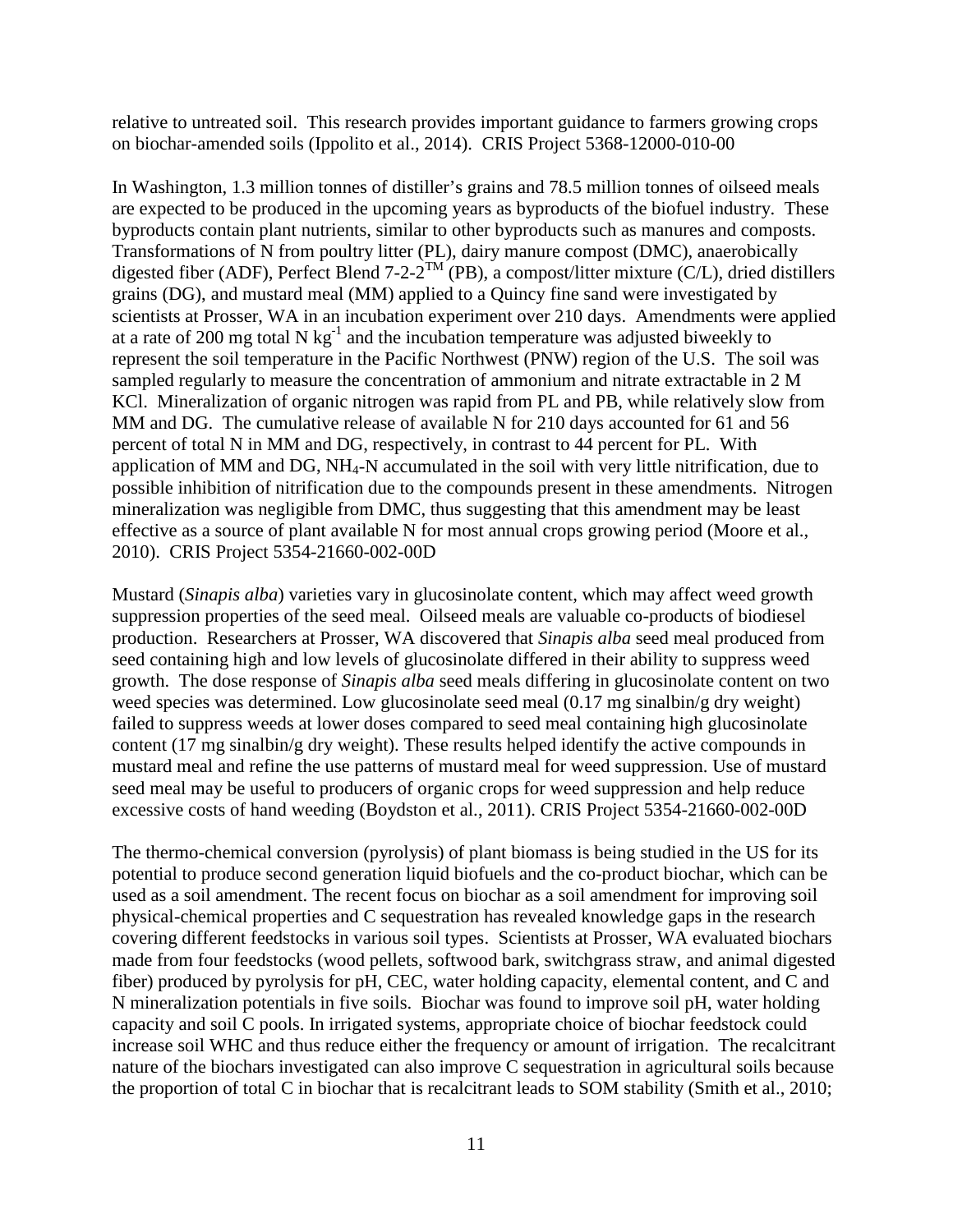Streubel et al., 2011). CRIS Project 5354-21660-002-00D and Washington State Dep. Agric. (WSDA) – Use of bio-char from the pyrolysis of waste organic material as a soil amendment

Biochar has been promoted recently as a soil amendment to sequester carbon, increase crop production and for retention of phosphorus and nitrogen. However, when used in high quantities, biochar may impact the activity and bioavailability of herbicides. Scientists at Prosser, WA demonstrated that biochar added to two soils reduced the bioavailability of both atrazine and metribuzin. The addition of 10 ton/acre biochar greatly reduced herbicidal activity of atrazine and metribuzin on a Quincy sand soil increasing the amount of atrazine required to obtain 90% oat injury from 0.035 lb ai/a (without biochar) to 0.38 lb ai/a (with biochar) and the amount of metribuzin from 0.02 lb ai/a (without biochar) to 0.09 lb ai/a (with biochar). On a Warden sandy loam soil, biochar had little effect on atrazine activity but increased the amount of metribuzin required to obtain 90% oat injury from 0.09 lb ai/a to 0.3 lb ai/a. Reduction in herbicidal activity was the result of increased sorption of both herbicides by biochar. This information can be utilized by producers to modify herbicide rates and prevent weed control failures when utilizing biochar as a soil amendment. CRIS Project 5354-21660-002-00D

Sorption of nutrients by biochar from dairy storage lagoons and used as a supplemental fertilizer off site is a beneficial strategy to reduce nutrient contamination around dairies while producing bioenergy from pyrolysis and anaerobic digestion technologies. In addition, the sale of the nutrient enriched biochar off-farm as a fertilizer will increase dairy revenues. Scientists at Prosser, WA found biochar amended with dairy effluent applied at a  $6T$  ha<sup>-1</sup> supplied adequate soluble P levels in Ranger and Umatilla potato petioles through 60 days after emergence, although P levels were 50% greater using a commercial MAP fertilizer at 280 kg P ha<sup>-1</sup> rate the availability of P was similar. This study showed that P sequestered from dairy lagoons by biochar can be used as a P fertilizer supplement. Since dairies typically maintain a small land base and apply an excess of P to soils  $(135 - 500 \text{ kg P ha}^{-1})$  this strategy to remove nutrients from the farm that could be sold as a fertilizer supplement would increase dairy revenues and decrease environmental impacts (Collins et al., 2013). CRIS Project 5354-21660-002-00D and Washington State Dep. Agric. (WSDA): Use of bio-char from the pyrolysis of waste organic material as a soil amendment

Dairy production in the Pacific Northwest has grown steadily over the past decade. This increase has been accompanied by management challenges associated with production of large concentrations of dairy animal wastes that are implicated in the decline in surface and subsurface water quality as well as an increase in the production of greenhouse gases when used as a soil amendment in vegetable production. Anaerobic digested dairy effluent (ADE) has been shown to be a viable feedstock for bioenergy conversion to liquid fuels. Scientists at Prosser, WA conduced field studies to characterize greenhouse gas emissions from a silt loam soil amended with urea fertilizer, liquid dairy manure (DLM), anaerobic digested dairy effluent, anaerobic digested fiber, unfertilized and treatments cropped to silage corn and left fallow. Short duration  $CO<sub>2</sub>-C$  increases were observed after mid-season applications of liquid manure slurries. Methane (CH<sub>4</sub>-C) emissions were similar among treatments during the periods of measurement except for the several days following application of the ADE and DLM slurries. Emission rates of greenhouse gases (GHG) were significantly less  $(<60\%)$  than the emissions coefficient standard proposed by the International Panel on Climate Change (IPCC) indicating that Climate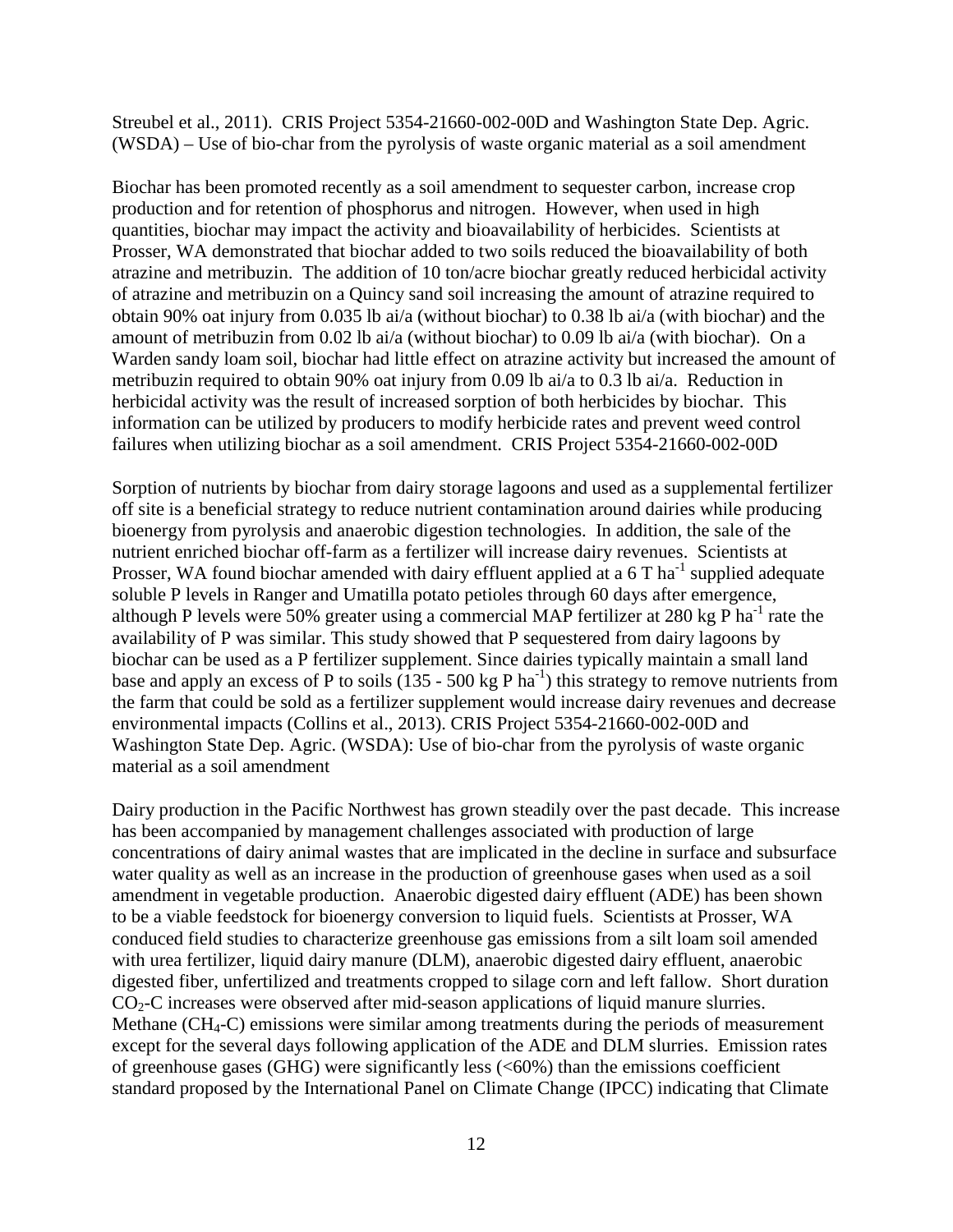Models overestimate the contribution of GHG's from AD dairy manure applications in our region. Additional study is needed to determine GHG fluxes from ADE dairy storage lagoons. (Collins et al., 2011). CRIS Project 5354-21660-002-00D and Washington State Dep. Agric. (WSDA): WSU Joint Near-Term Research and Development Project "Developing viable biofuel cropping systems in Washington State"

Researchers at Wenatchee, WA evaluated the efficacy of brassicaceae seed meals for the control of apple replant disease and the effects of such treatments on the causal pathogen complex, tree growth and fruit yield were examined over a five year period in conventional production systems. When applied independently, all pre-plant seed meal treatments or a post-plant mefenoxam failed to enhance tree growth or control disease to the level attained in response to soil fumigation. Postplant mefenoxam treatments revealed that failure of seed meal amendments to enhance tree growth and yield when used independently was due, primarily, to increased apple root infection by *Pythium* spp. in *Brassica napus* and *Sinapis alba* seed meal–amended soils, and by *Phytophthora cambivora* in *Brassica juncea*–amended soil. When used in conjunction with a postplant application of mefenoxam, *B. juncea* and *S*. *alba* seed meal pre-plant soil amendments were as effective as preplant 1,3-dichloropropene-chloropicrin soil fumigation in terms of disease control, vegetative tree growth, and five-year fruit yields of Gala/M26 apple. As these trials utilized the highly susceptible rootstock M26, the results demonstrate that this integrated strategy is a viable alternative to soil fumigation for the control of apple replant disease in conventional production systems (Mazzola et al., 2012; Weerakoon et al., 2012). USDA Integrated Organic Grants Program. Project Title: Use of Resident Biological Resources for the Management of Soilborne Diseases in Organic Tree Fruit Production Systems

Effective non-chemical strategies for long-term control of plant parasitic nematodes are desired within the tree fruit producer community due to an absence of nematicides available for postplant application. Researchers at Wenatchee, WA examined pre-plant application of Brassicaceae seed meal formulations used in conjunction with a virtually impermeable film for control of apple replant disease and suppression of lesion nematode in two organic orchard systems. Seed meal formulations provided multi-year suppression of the lesion nematode densities in apple roots to levels significantly below the no treatment control, and although soil fumigation significantly suppressed densities of this nematode during the initial growing season, extensive re-infestation of fumigated soil by the nematode was observed during the two growing season to densities dramatically higher than the control or seed meal treated soils. Nematode suppression in the seed meal treated soil was associated with significant changes in soil biology including increased densities of nematode parasites and predators. This research indicates that a biologically viable alternative to chemical nematicides or soil fumigants can provide extended long-term suppression of plant parasitic nematodes in orchard production systems (Reardon et al. 2013). USDA-CSREES Integrated Organic Grants Program. Project Title: Predictive management of soil microbial communities using defined amendments to enhance production in organic cropping systems

Scientists at Wenatchee, WA developed Brassica seed meal formulations which enabled control of apple replant disease without the need for a post-plant mefenoxam soil drench. Disease control obtained was equivalent or superior to pre-plant soil fumigation irrespective of apple rootstock. In addition, pre-plant *Brassica juncea/Sinapis alba* seed meal amendment resulted in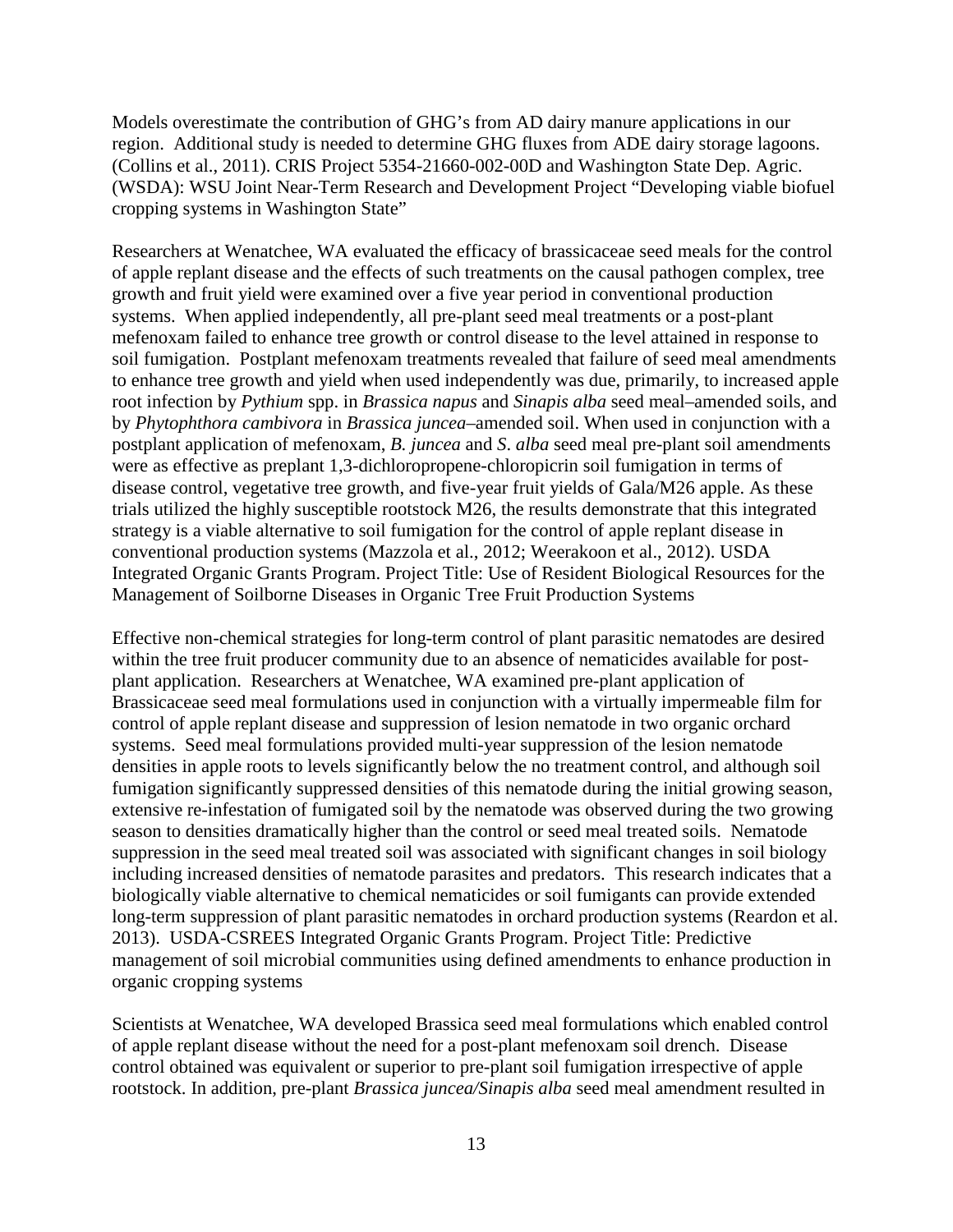growth and fruit yields that were significantly greater than that attained in response to soil fumigation at two organic orchard sites. The seed meal formulation provides an effective alternative to soil fumigation for control of apple replant disease in both conventional and organic production systems. Superior tree growth in seed meal treated soils was correlated with prolonged suppression of plant parasitic nematodes and root infecting fungal/oomycete pathogens relative to that attained in fumigated soil. Resilience of the seed meal soil system, and susceptibility of the fumigated soil, to re-infestation by replant pathogens was associated with differential structure of the rhizosphere microbial community (microbiome). After two years, the rhizosphere microbiome in fumigated soils was indistinguishable from that of the no-treatment control, while trees established in seed meal treated soil possessed unique rhizosphere bacterial and fungal profiles. Overall diversity of the rhizosphere microbiome was demonstrably reduced in the seed meal treatment compared to control or fumigation treatments, suggesting that enhanced biodiversity was not instrumental in achieving enhanced system resilience and/or pathogen suppression (Mazzola and Strauss, 2013; Mazzola and Brown, 2010; Mazzola and Zhao, 2010). USDA-CSREES Integrated Organic Grants Program. Project Title: Predictive management of soil microbial communities using defined amendments to enhance production in organic cropping systems

Year-to-year variation in crops grown and yields achieved will impact the availability of straw for biofuel conversion plants of varying capacities. ARS scientists at Corvallis, OR developed procedures for sequentially optimizing the location of new biofuel conversion plants across the PNW based on available straw density and location and capacity of previous built plants. Multiyear average straw density was superior to single-year data in optimizing the location of plants with capacities from 1 to 10 million kg straw per year, with 100 million kg plants being less sensitive to yearly differences in production. The information on localized straw density and the optimized plant locations based on capacity will be valuable to entrepreneurs designing and building cellulosic biofuel conversion plants. CRIS Project 5358-21410-003-00D

ARS Corvallis scientists, along with private partners, developed an integrated system for on-farm energy production from agricultural residues generated during grass seed production and evaluated the economic and environmental feasibility of utilizing this system to produce bioenergy at the farm-scale. ARS Corvallis successfully gasified seed screenings resulting from the seed cleaning process and used syngas from the gasification to produce approximately 35 kW of electricity at a feed rate of 180 pounds of screenings per hour. Although electricity generation provides added value to the farm, by itself it does not justify the expense of a gasification system. CRIS Project 5358-21410-003-00D

The effects of biochar, produced from gasification of Kentucky bluegrass (*Poa pratensis* L.) (KB) seed screenings, as a soil amendment in wheat crops grown under dryland acid soil conditions has not been determined. Researchers in Corvallis, OR have demonstrated that KB biochar improves soil texture, soil water holding capacity, and raises soil pH resulting in improved wheat growth and development over untreated soil. In 2013, dryland wheat plots amended with KB biochar yielded 67 bu/ac wheat compared to lime amended, 44 bu/ac, and untreated plots, 26 bu/ac. Biochar treated plots increased saturated hydraulic conductivity over untreated plots from 24.2 to 34.1 cm/h. At wheat harvest in August 2013, biochar treated plots had nearly 20% more soil water than untreated or lime amended plots. Other data showed that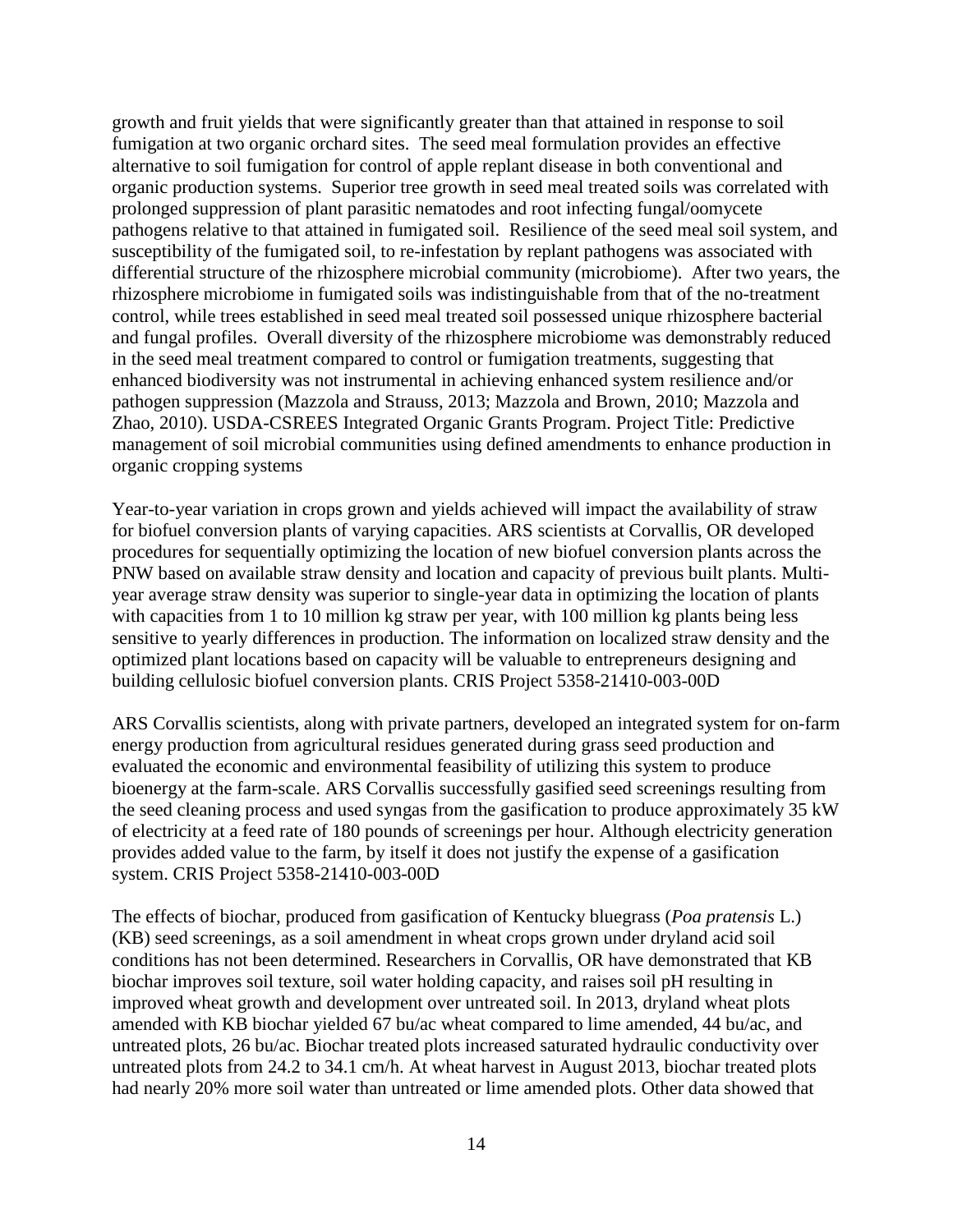biochar treated soil increased soil, reduced the uptake of aluminum by wheat plants. Chemical analyses of the biochar also demonstrated that returning biochar to the production field sequestered significant quantities of carbon and returned potassium and phosphate to the soil. Biochar from KB could provide dryland wheat farmers additional confidence of a successful wheat crop where soil moisture and acid soil conditions routinely have adverse effects on crop establishment and economic yield, especially with changing climatic events that result in crop stress. This research has now expanded to acid mine soils and their remediation with biochar. ARS scientists have recently demonstrated the use of KB and wood gasified biochar in the remediation of acid mine soils with native grasses that if left untreated will not support plant life. This research demonstrates that biochar produced with an on-farm gasification system has economic and agronomic value as a soil amendment and will enhance the economic feasibility of on-farm gasification of agricultural residues (Griffith et al., 2013). CRIS Project 5358-21410- 003-00D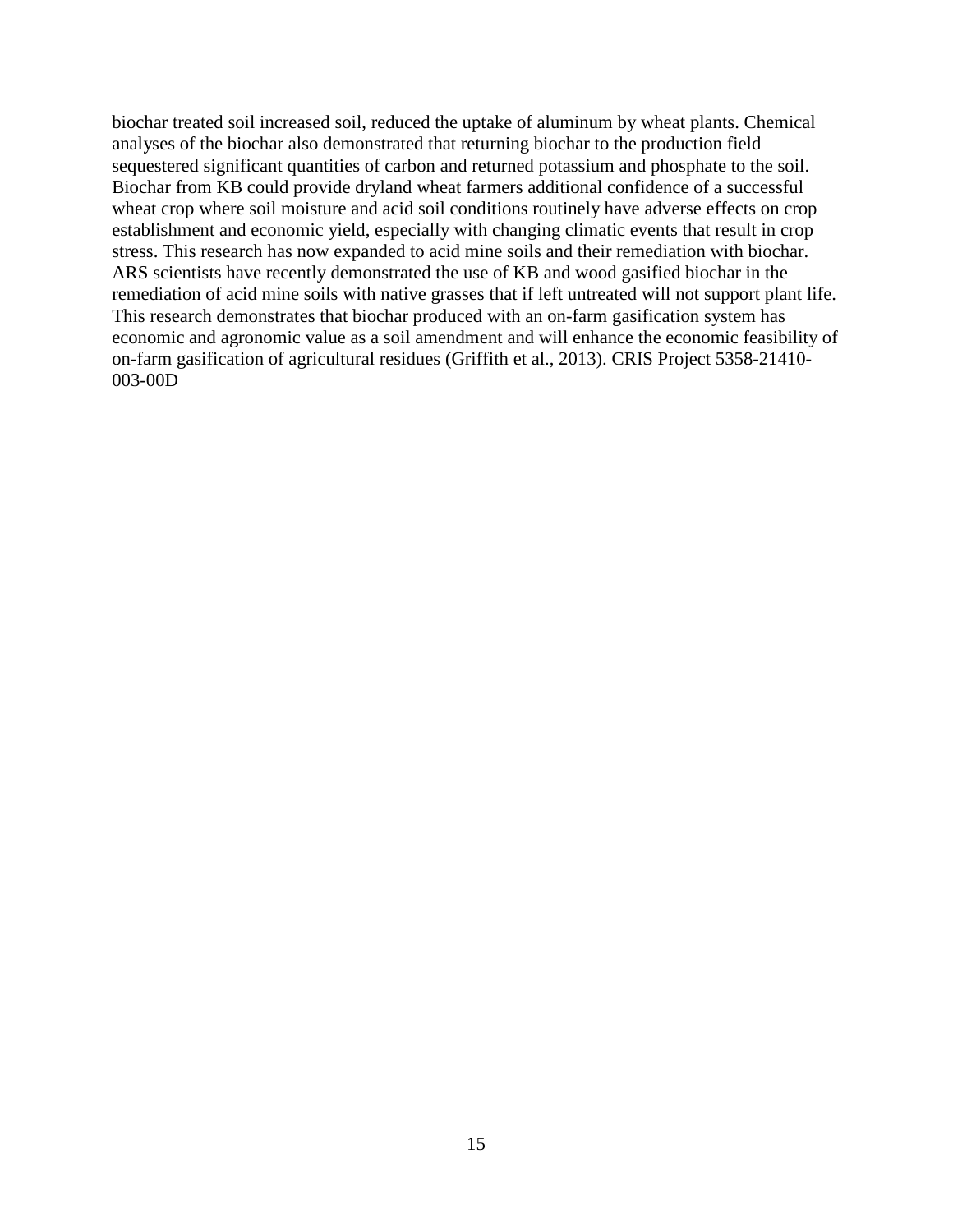## **Publications**

Al-Hamdan, O.Z., M. Hernandez, F.B. Pierson, M.A. Nearing, C.J. Williams, J.J. Stone, J. Boll, and M.A. Weltz. 2014. Rangeland hydrology and erosion model (RHEM) enhancements for applications on disturbed rangelands. Hydrological Processes DOI: 10.1002/hyp.10167.

Allen, B.L. 2012. Dryland corn yield affected by row configuration and seeding rate in the northern Great Plains. J. Soil Water Conserv. 67:32-41.

Allen, B.L., A.W. Lenssen, U.M. Sainju, T. Caesar-TonThat, and R.G. Evans. 2014a. Nitrogen use in durum and selected Brassicaceae oilseeds in two-year rotations. Agron. J. 106:821-830.

Allen, B.L., M.F. Vigil, and J.D. Jabro. 2014b. Camelina growing degree hour and base temperature requirements. Agron. J. 106:940-944.

Bates J.D., K.W. Davies, and R.N. Sharp. 2011. Shrub-Steppe early succession following invasive juniper cutting and prescribed fire. Environmental Management **47**, 468–481. doi:10.1007/S00267-011-9629-0

Bates, J.D., R.N. Sharp, and K.W. Davies. 2013. Sagebrush steppe recovery after fire varies by development phase of Juniperus occidentalis woodland. International Journal of Wildland Fire http://dx.doi.org/10.1071/WF12206

Boydston, R. A., H. P. Collins, and S. Fransen. 2010. Response of three switchgrass (*Panicum virgatum*) cultivars to mesotrione, quinclorac, and pendimethalin.Weed Technol. 24:336-341.

Boydston, R. A., M. Morra, V. Borek, L. Clayton, and S. F. Vaughn. 2011. Onion and weed response to mustard (*Sinapis alba*) seed meal. Weed Sci. 59:546-552.

Chatterjee, A., D.S. Long, and F.J. Pierce. 2013. Switchgrass influences soil biogeochemical processes in dryland region of the Pacific Northwest. Communications in Soil Science and Plant Analysis. 44:2314-2326.

Collins, H.P., J. Smith, A.K. Alva, C. Kruger, and D. Granatstein. 2010. Carbon Sequestration under Irrigated Switchgrass (Panicum virgatum) Production. Soil Sci. Soc. Am. J. 74:2049-2058.

Collins, H.P., A.K. Alva, J D. Streubel, S F. Fransen, C. Frear, S. Chen, C. Kruger and D. Granatstein. 2011. Greenhouse Gas Emissions from an Irrigated Silt Loam Soil Amended with Anaerobic Digested Dairy Manure. Soil Sci. Soc. Am. J. 75:2206-2216.

Collins, H.P., J. Streubel, L. Porter, A.K. Alva and B. Chavez-Cordoba. 2013. Phosphorous uptake by Ranger and Umatilla potato cultivars from biochar coated with anaerobic digested dairy manure effluent. Agron. J. 105:989–998.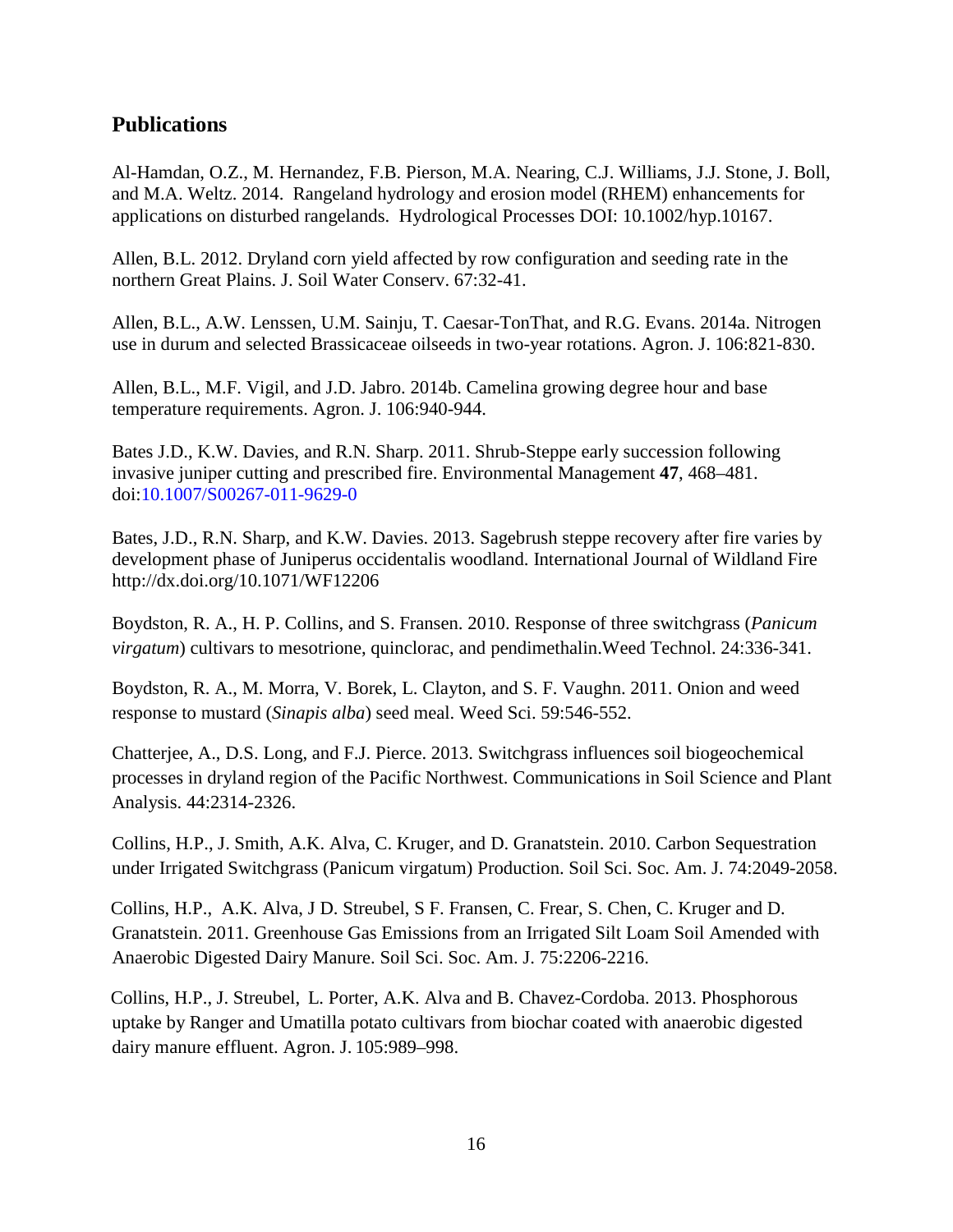Davies, K.W., J.D. Bates, M.D. Madsen, and A.M. Nafus. 2014. Restoration of Mountain Big Sagebrush Steppe Following Prescribed Burning to Control Western Juniper Environmental Management 53:1015–1022.

El-Nashaar, H.M., G.M.Banowetz, C.J. Peterson, and S.M. Griffith. 2010. Genetic variability of elemental composition in winter wheat straw. Energy & Fuels 24:2020-2027.

El Nashaar, H.M., G.M. Banowetz, C.J. Peterson, and S.M. Griffith. 2011. Elemental concentrations in Triticale straw, a potential bioenergy feedstock. Energy and Fuels. 25:1200- 1205.

Fransen, S.C., H.P. Collins and RA Boydston. 2014. Establishment and Management of Switchgrass for Forage and Biofuel under Irrigation. WSU Extension Bulletin. In Press.

Gollany, H.T., J.M. Novak, Y. Liang, S.L. Albrecht, R.W. Rickman, R.F. Follett, W.W. Wilhelm, and P.G. Hunt. 2010. Simulating soil organic carbon dynamics with residue removal using the CQESTR Model. Soil Science Society of America Journal. 74:372-383

Gollany, H.T., R.W.Rickman, Y. Liang, S. Albrecht, S. Machado, and S. Kang. 2011. Predicting agricultural management influence on long-term soil organic carbon dynamics: Implications for biofuel production. Agronomy Journal 103:234-246.

Griffith, S.M., G.M. Banowetz, R.P. Dick, G.W. Mueller Warrant, and G.W. Whittaker. 2011. Western Oregon Grass Seed Crop Rotation and Straw Residue Effects on Soil Quality. Agronomy Journal. 103:1124-1131.

Griffith, S.M., G.M. Banowetz, and D. Gady. 2013. Chemical characterization of chars developed from thermochemical treatment of Kentucky bluegrass seed screenings. Chemosphere 92: 1275-1279.

Huggins, D.R., C.E. Kruger, K.M. Painter, and D.P. Uberuaga. 2014. Site-specific trade-offs of harvesting cereal residues as biofuel feedstocks in dryland annual cropping systems of the Pacific Northwest, USA. Bioenerg. Res. 7:598-608.

Ippolito, J.A., M. Stromberger, R.D. Lentz, and R.S. Dungan. 2014. Hardwood biochar influences calcareous soil physicochemical and microbiological status. Journal of Environmental Quality. 43(2):681-689.

Juneja, A., D. Kumar, J.D. Williams, D.J. Wysocki, and G.S. Murthy. 2011. Potential for ethanol production from conservation reserve program lands in Oregon. Journal of Renewable and Sustainable Energy. 3(6). Available at<http://dx.doi.org/10.1063/1.3658399> (verified 9 May 2014).

Karlen, D.L., and D.R. Huggins. 2014. Crop residues. Cellulosic energy systems.  $1<sup>st</sup>$  ed. John Wiley and Sons, Ltd.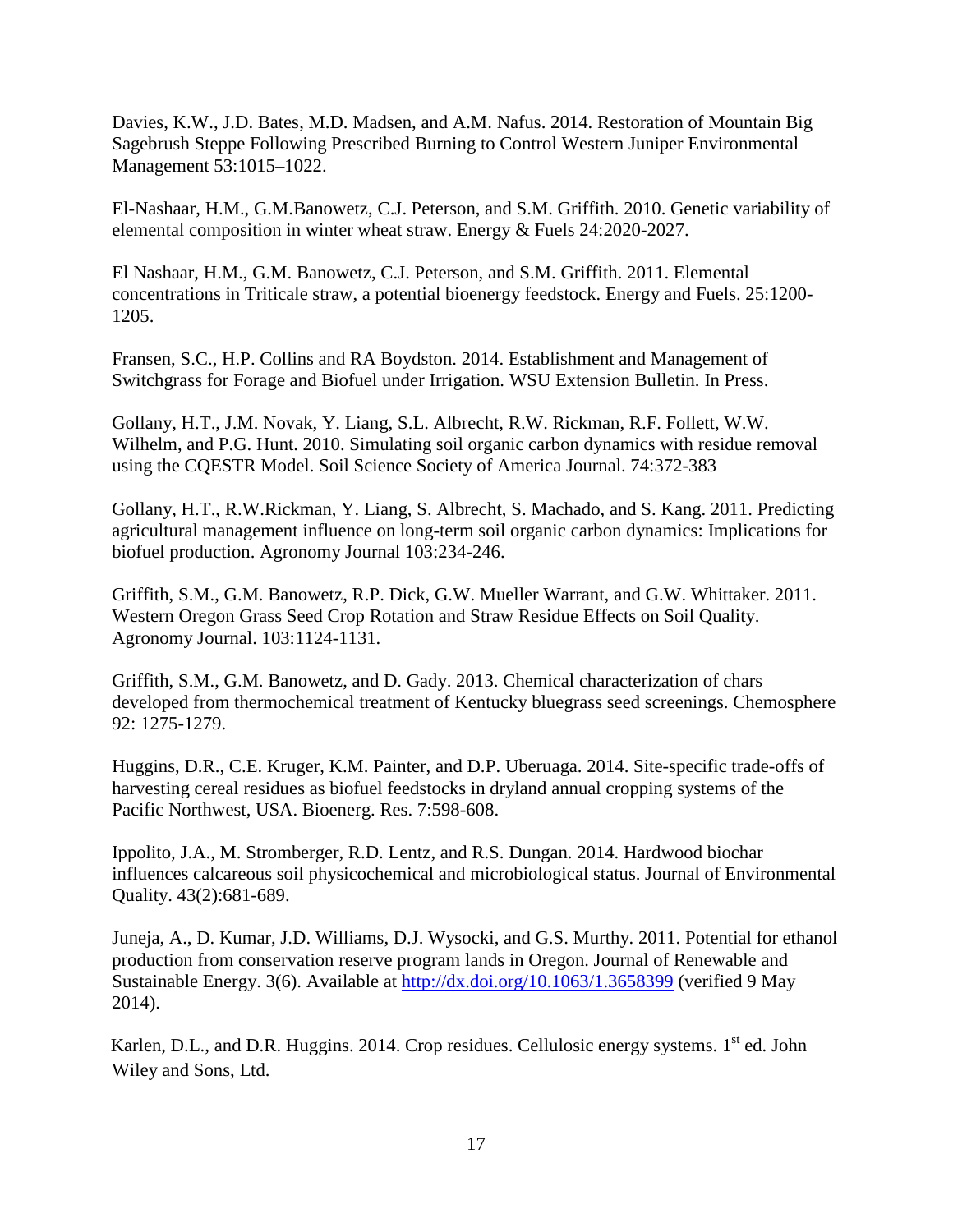Kimura, E., S.C. Fransen, and H.P. Collins. 2014. Biomass Production and Nutrient Removal by Switchgrass (*Panicum virgatum*) under Irrigation. Agron. J. Submitted.

Kumar, D., A. Juneja, W. Hohenschuh, J.D. Williams, and G.S. Murthy. 2012. Chemical composition and bioethanol potential of different plant species found in Pacific Northwest conservation buffers. Journal of Renewable and Sustainable Energy. Available at [http://dx.doi.org/10.1063/1.4766889](http://link.aip.org/link/doi/10.1063/1.4766889) (verified 9 May 2014).

Lenssen A.W., W.M. Iversen, U.M. Sainju, T.C. Caesar-TonThat, S.L. Blodgett, B.L. Allen, and R.G. Evans. 2012. Yield, pests, and water use of durum and selected crucifer oilseeds in twoyear rotations. Agron. J. 104:1295-1304.

Lenssen, A.W., U.M. Sainju, W.M. Iversen, B.L. Allen, and R.G. Evans. 2014. Crop diversification, tillage, and management influences on spring wheat yield and soil water use. Agron. J. (accepted 4/28/2014).

Long, D.S., P.A. Scharf, and F.J. Pierce. 2011. Narrow-width harvester for switchgrass and other bioenergy crops in experimental plots. Agronomy Journal. 103:780-785.

Long, D.S., J.D. McCallum, F.L. Young, and A. Lenssen. 2012. In-stream measurement of canola (Brassica napus L.) seed oil concentration using in-line near infrared reflectance spectroscopy. Journal of Near Infrared Spectroscopy. 20(3):387-395.

Long, D.S., and J.D. McCallum. 2013. Mapping straw yield using on-combine light detection and ranging (lidar). International Journal of Remote Sensing. 34:6124-6134.

Madsen, M.D., D.L. Zvirzdin, B.D. Davis, S.L. Petersen, and B.A. Roundy. 2011. Feature extraction techniques for measuring pinon and juniper tree cover and density, and comparison with field-based management surveys. Environmental Management 47:766–776

Mazzola, M. and J. Brown. 2010. Efficacy of brassicaceous seed meal formulations for the control of apple replant disease in organic and conventional orchard production systems. Plant Dis. 94:835-842.

Mazzola, M. and X. Zhao. 2010. *Brassica juncea* seed meal particle size influences chemistry but not soil biology-based suppression of individual agents inciting apple replant disease. Plant Soil 337:313-324.

Mazzola, M., C.L. Reardon, and J. Brown. 2012. Initial species composition and brassicaceae seed meal type influence extent of *Pythium*-induced plant growth suppression. Soil Biology & Biochemistry 48:20-27.

Mazzola, M., and S.L. Strauss. 2013. Resilience of orchard replant soils to pathogen reinfestation in response to Brassicaceae seed meal amendment. Aspects of Applied Biology 119:69-77.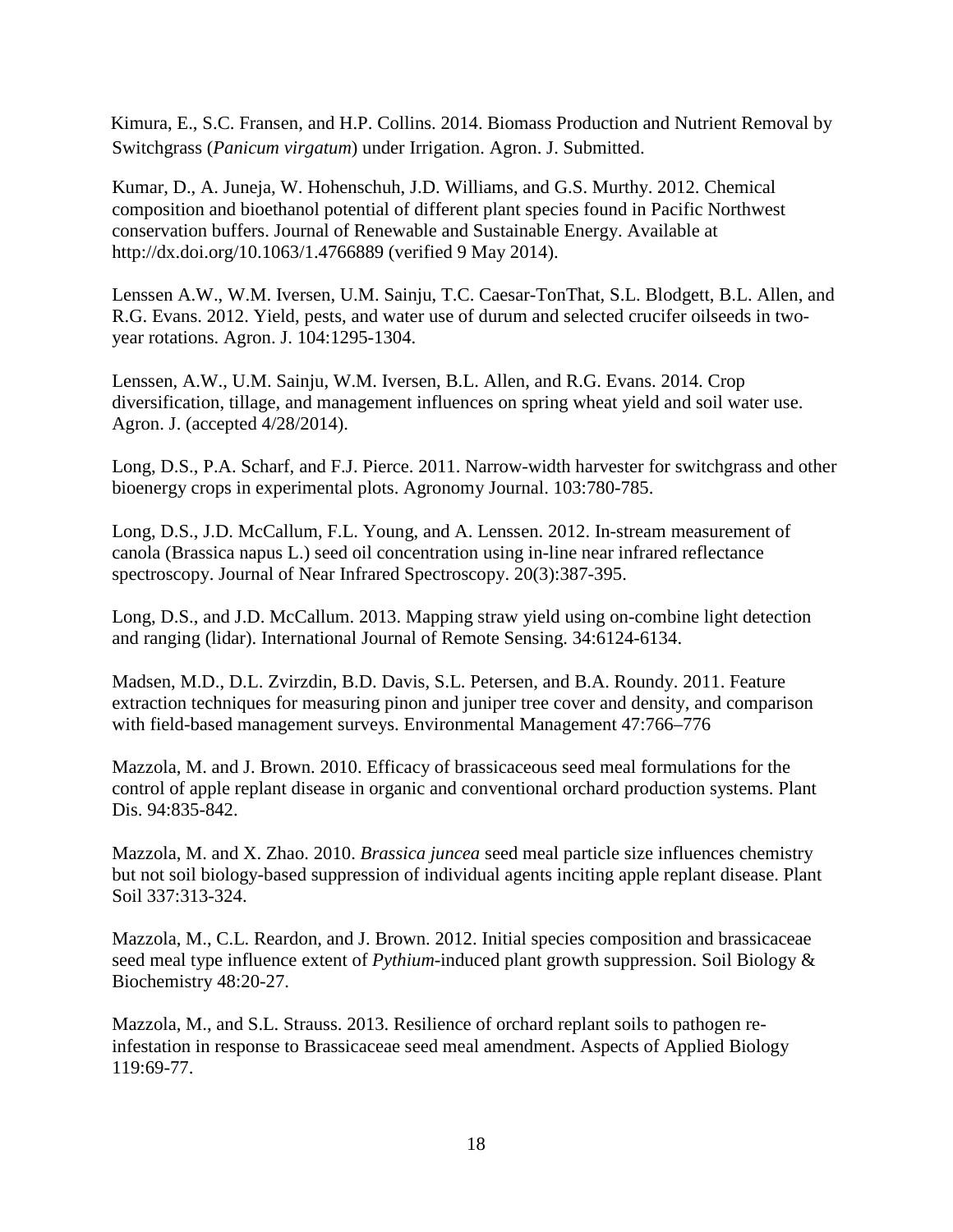Moore, A.D., A.L. Alva, H.P. Collins, and R.A. Boydston. Mineralization of nitrogen from biofuel byproducts and animal manures amended to a sandy soil. Communications in Soil Science and Plant Analysis. Volume 41:1315-1326. 2010.

Pierson, F.B., C.J. Williams, P.R. Kormos, S.P. Hardegree, P.E. Clark, and B.M. Rau. 2010. Hydrologic vulnerability of sagebrush steppe following pinyon and juniper encroachment. Rangeland Ecology and Management 63:614-629.

Pierson, F.B., C.J. Williams, S.P. Hardegree, P.E. Clark, P.R. Kormos, and O.Z. Al-Hamdan. 2013. Hydrologic and erosion responses of sagebrush steppe following juniper encroachment, wildfire, and tree cutting. Rangeland Ecology and Management 66:274-289.

Pierson, F.B., C.J. Williams, P.R. Kormos, and O.Z. Al-Hamdan. 2014. Short-term effects of tree removal on infiltration, runoff, and erosion in woodland-encroached sagebrush steppe. Rangeland Ecology and Management DOI: http://dx.doi.org/10.2111/REM-D-13-00033.1

Reardon, C. L., S.L. Strauss, and M. Mazzola. 2013. Effect of brassicaceae seed meal amendments on nitrogen cycling and nematode populations in orchard soils. Soil Biol. Biochem. 57:22-29.

Sainju, U.M., A.W. Lenssen, T. Caesar, J.D. Jabro, R.T. Lartey, R.G. Evans, and B.L. Allen. 2012a. Dryland soil nitrogen cycling influenced by tillage, crop rotation, and cultural practice. Nut. Cycl. Agroecosystems 93:309-322.

Sainju, U.M., A.W. Lenssen, T. Caesar-TonThat, R.T. Lartey, R.G. Evans, B.L. Allen, and J.D. Jabro. 2012b. Tillage, crop rotation, and cultural practice effects on dryland soil carbon fractions. Open J. Soil Sci. 2:242-255.

Sainju, U.M**.,** A.W. Lenssen, T. Caesar-TonThat, J.D. Jabro, R. T. Lartey, R.G. Evans, and B. L. Allen. 2011. Dryland residue and soil organic matter as influenced by tillage, crop rotation, and cultural practice. Plant and Soil. 338:27-41.

Sharratt, B. and W. Schillinger. 2014. Windblown dust potential from oilseed cropping systems in the Pacific Northwest United States. Agron. J. 106:1147-1152.

Smith, J.L., H.P. Collins, and V.L. Bailey. 2010. The effect of young biochar on soil respiration. Soil Biol. Biochem. 42:2345-2347.

Spokas, K.., K.B. Cantrell, J.M. Novak, D.W. Archer, J.A. Ippolito, H.P. Collins, A.A. Boateng, I.M. Lima, M.C. Lamb, A.J. McAloon, R.D. Lentz and K.A. Nichols. 2012. Biochar: A synthesis of its agronomic impact beyond carbon sequestration. J. Environ. Qual. 41:973-989.

Streubel, J.D., H.P. Collins, M. Garcia-Perez, J. Tarara, D, Granatstein and C.E. Kruger. 2011. Influence of contrasting biochar types on five soils at increasing rates of application. Soil Sci. Soc. Am. J. 75:1402-1413.